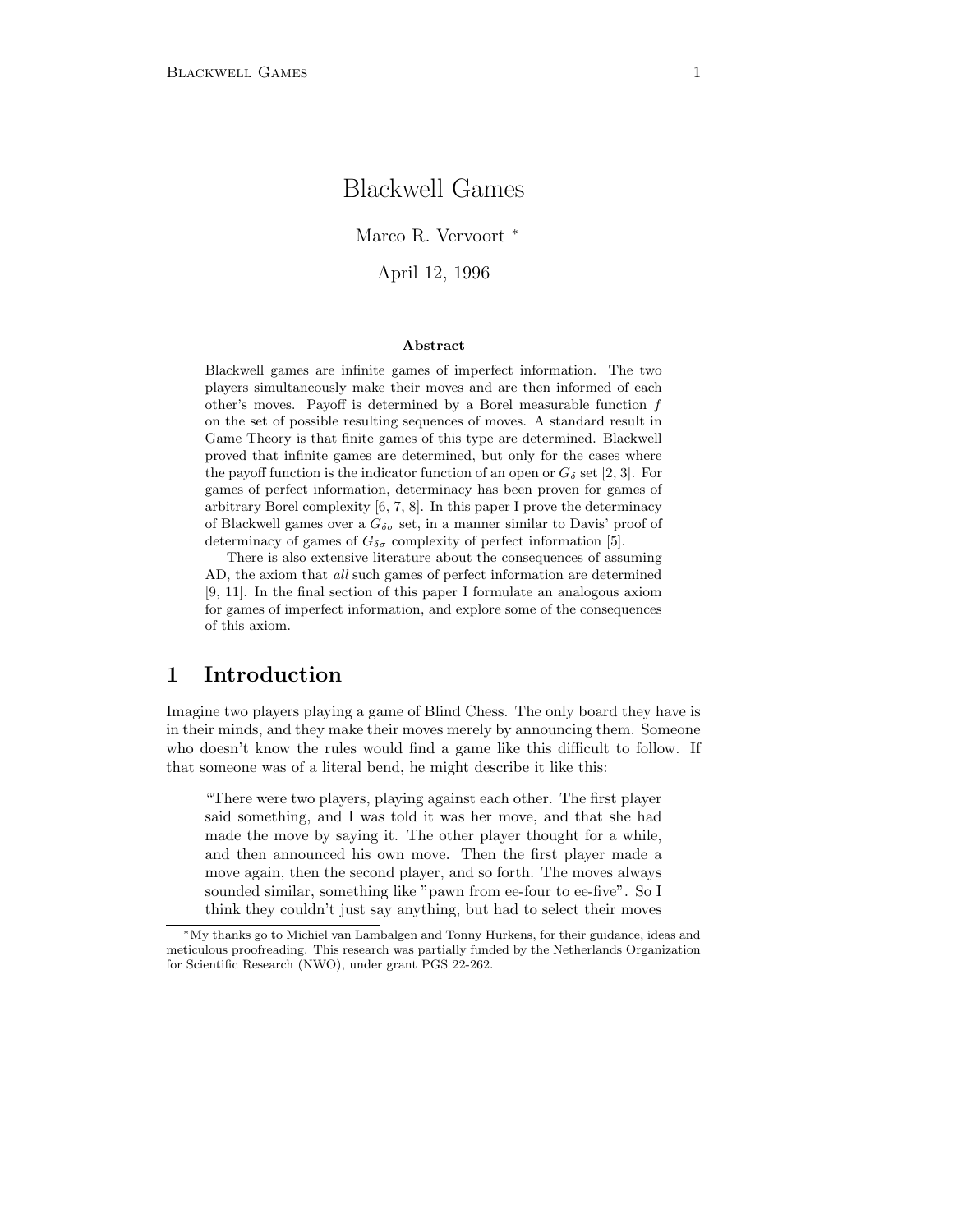from only a few possible options. And suddenly they stopped, and shook hands, and I was told that the first player had won, apparently because of the moves she and her opponent had played."

If no one gave the poor fellow a copy of the rules of Chess, the way a sequence of moves determines which player wins would probably seem quite arbitrary. And our hypothetical observer might be quite impressed that apparently chessplayers are able to memorize this long list of what the result is of each possible sequence of moves.

Of course, the game of Chess is not really that arbitrary, and those of us who play chess only need to know a few simple rules to figure out which player has won. But we can use this concept of a game to construct a quite general mathematical game  $\Gamma_{p.i.}(f)$ .

Let there be given two finite sets  $X$  and  $Y$ , an integer  $n$ , and a function f assigning to each sequence w of length n of pairs  $(x_i, y_i) \in$  $X \times Y$ , a payoff  $f(w) \in \mathbb{R}$ . Two players are playing against each other. Each player, in turn, makes a move by selecting an element  $x_1 \in X$  or  $y_1 \in Y$ , respectively, and announcing his or her selection. Then they each in turn make a second move, and a third move, and continue making moves until  $n$  rounds have been played. This generates a sequence w of length n of pairs  $(x_i, y_i) \in X \times Y$ . Then they stop, and player II pays player I the amount  $f(w)$ .

With the right choices for X, Y, n and f, the game  $\Gamma_{p.i.}(f)$  can 'emulate' the game of Chess. For if we let  $X$  and  $Y$  be the set of all possible chess moves, and  $n = 6350<sup>1</sup>$ , then a sequence w corresponds to a finished game of chess. We now set  $f(w) = 1$ ,  $f(w) = 0$ , or  $f(w) = \frac{1}{2}$ , depending on whether the corresponding game is a win for White, a win for Black, or a draw.<sup>2</sup> And voilà, we have our Chess emulator.

But Chess is not the only game that can be 'emulated' in this manner. The same can be done with Noughts-and-Crosses, Connect-Four, Go and Checkers. In general, the games  $\Gamma_{p.i.}(f)$  can emulate any game G that has the following properties:

- There are two players.
- There is no element of chance
- Moves are essentially made by selecting them and announcing them.
- There is no hidden information: a player knows all the moves made so far when making her current move, and there is nothing going on simultaneously either (Perfect Information).

<sup>&</sup>lt;sup>1</sup>The fifty-move rule is a rule in chess stating that if no piece has been captured and no pawn has been moved for fifty turns, the game is a draw. Under the fifty-move rule, a game of chess can last a maximum of 6350 moves.

<sup>&</sup>lt;sup>2</sup>If w does not correspond to a *legal* chess game, we count it as a win for White if the first illegal move is made by Black, and vice versa.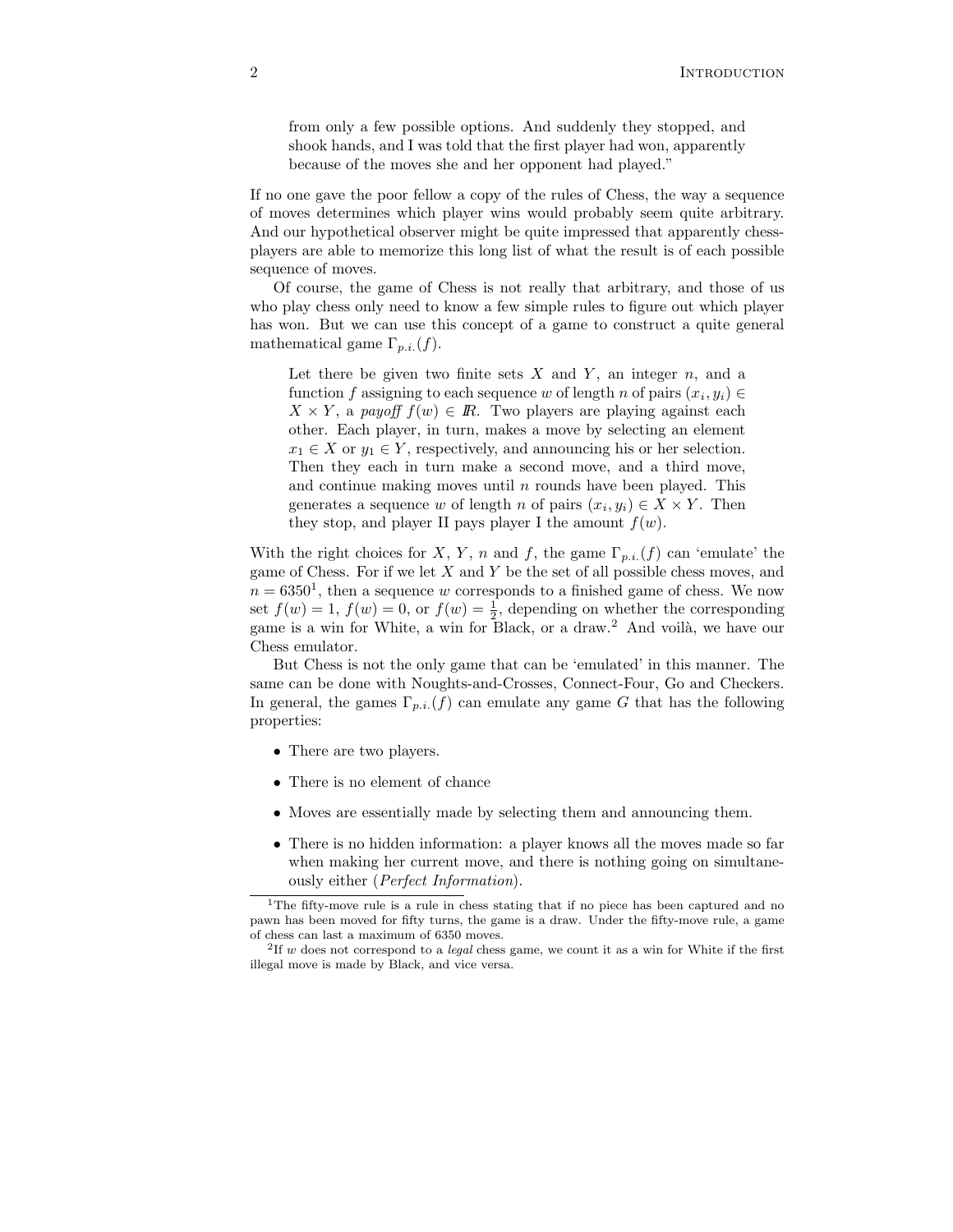- If one player loses (a certain amount) the other player wins (that same amount) (Zero-Sum).
- The game can last no more than a certain number of rounds (*Finite Du*ration).
- There is a maximum number of alternatives each player can select from (Finite Choice-of-Moves).

Any results for the games  $\Gamma_{p,i}(f)$  apply to all the games with these properties.

David Blackwell described the concept of a *strategy* as [4]:

Imagine that you are to play the White pieces in a single game of chess, and that you discover you are unable to be present for the occasion. There is available a deputy, who will represent you on the occasion, and who will carry out your instructions exactly, but who is absolutely unable to make any decisions of his own volition. Thus, in order to guarantee that your deputy will be able to conduct the White pieces throughout the game, your instructions to him must envisage every possible circumstance in which he may be required to move, and must specify, for each such circumstance, what his choice is to be. Any such complete set of instructions constitutes what we shall call a strategy.

Thus, a strategy for a given player in a given game consists of a specification, for each position in which he or she is required to make a move, of the particular move to make in that position. In turn, a position can be specified by the moves made to get to that position. If we apply this to the game  $\Gamma_{p,i}(f)$ , a strategy becomes a function from the set of sequences of length  $\langle n \rangle$  of pairs  $(x_i, y_i) \in X \times Y$ , to the set of possible selections X, Y respectively.

Given strategies for each of the players, the outcome of the game is determined: each move follows from the current position and the strategy of the player whose turn it is to move, and determines the next position. So, the totality of all the decisions to be made can be described by a single decision the choice of a strategy. This is the normal form of a game: the two players independently make a single move, which consists of selecting a strategy, and then payoff is calculated and made.

Of course, there are good strategies and bad strategies. The value of a strategy for a given player is the result of that strategy against the best counterstrategy. The value of a game for a given player is the best result that that player can guarantee, i.e. the value of that player's best strategy. A game is called determined if its value is the same for both players. That value is the result that will occur if both players are playing perfectly.<sup>3</sup>

 ${}^{3}$ In more general cases, we allow  $\epsilon$ -approximation, i.e. a game is *determined* iff there exists a value v such that for any  $\epsilon > 0$ , the two players have strategies guaranteeing them a payoff of at least  $v - \epsilon$  or at most  $v + \epsilon$ , respectively.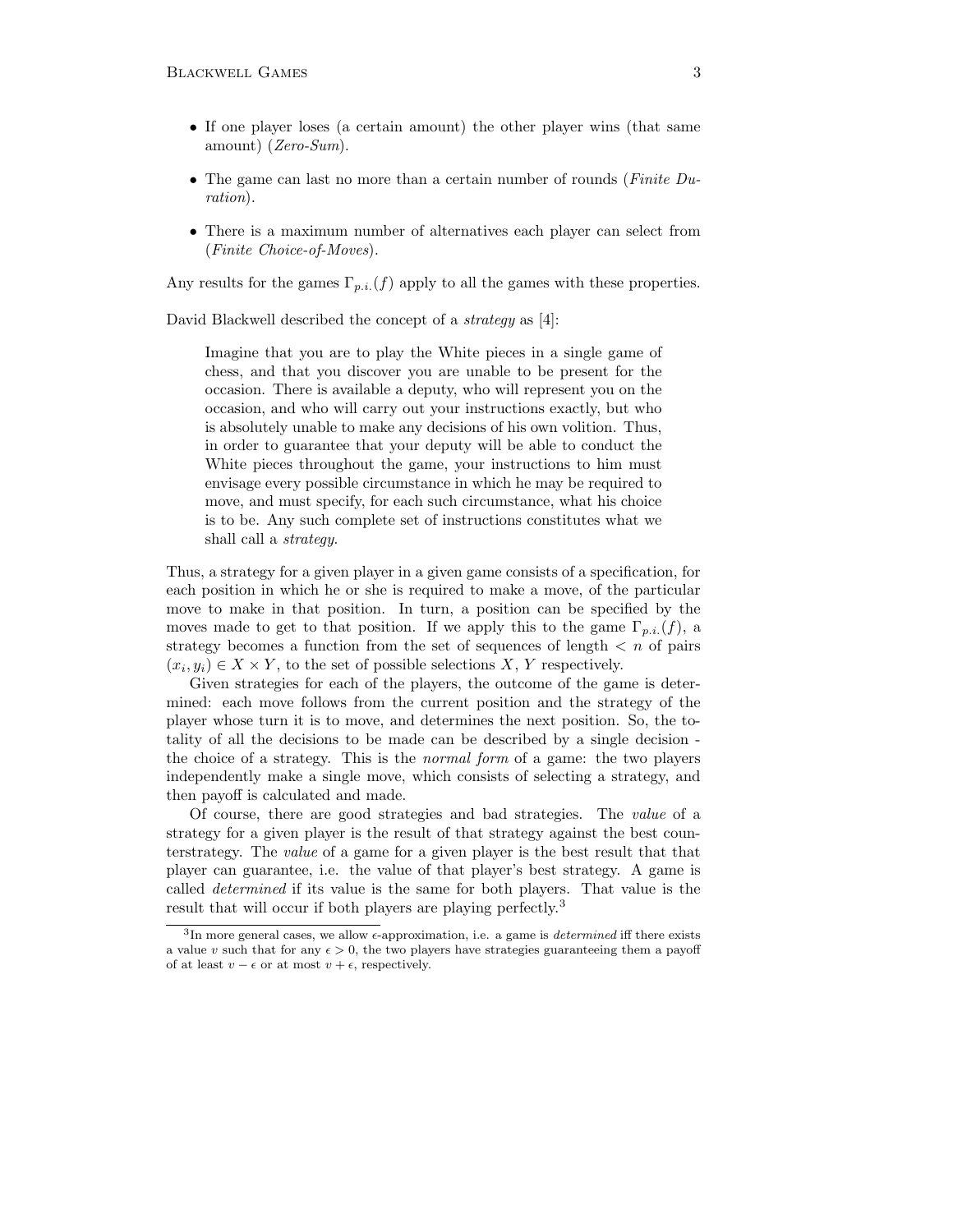4 INTRODUCTION

Victor Allis [1] recently demonstrated that in a game of Connect-Four, the first player can win, i.e. has a strategy that wins against any counterstrategy. And countless persons throughout the ages have independently discovered that in the game of Noughts-and-Crosses, both players can force a draw. These are both examples of determinacy. It can be shown (using induction) that any game  $\Gamma(f)$  as defined above is determined, and hence any game with all of the properties mentioned above is determined. In the case of Go, Chess, and Checkers, this means that either one of the players has a winning strategy, or both players have a drawing strategy.

Now consider the game of Scissors-Paper-Stone. In this game, the two players simultaneously 'throw' one of three symbols: 'Stone' (hand balled in a fist), 'Paper' (hand flat with the palm down) or 'Scissors' (middle and forefinger spread, pointing forwards). If both players throw the same symbols, the result is a draw; otherwise, Paper beats Stone, Stone beats Scissors, and Scissors beats Paper (the reason being that "Paper wraps Stone, Stone blunts Scissors, and Scissors cut Paper"). In this game, the players do not make moves in turn, but simultaneously. In other words, both players make moves, and neither player knows what move the other is making. This is an example of a game of Imperfect Information.

The strategy 'Throw Stone' is a losing strategy, because it loses against the counterstrategy 'throw Paper'. The same can be said for any strategy of the type 'throw this', for both players. So in terms of the concept of strategy described above, this game is not determined. On the other hand, consider the 'strategy' 'throw Scissors 1/3 of the time, throw Paper 1/3 of the time, and throw Stone the remaining 1/3 of the time'. Against any other strategy, this strategy loses, draws and wins 1/3 of the time each, for an 'average result' of a draw. This strategy does not fit in the concept of strategy given above, but it is clearly worth considering.

Strategies of this new type are called mixed strategies, as opposed to the old type of strategies, the pure strategies. A mixed strategy for a given player in a given game consists of a specification, for each position in which he or she is required to make a move, of the probability distribution to be used to determine what move to make in that position.<sup>4</sup> Given mixed strategies for each of the players, the outcome of the game is not determined, but we can calculate the probability of each outcome. If we assign values to winning and losing ('the loser pays the winner one dollar'), then we can calculate the average profit/loss one player can expect to make from the other, playing those strategies.

The value of a mixed strategy is therefore the expected average result against the best counterstrategy. And a game is called determined if, for some value  $v$ , one of the players has a strategy with which she can always expect to make (on average) at least  $v$ , no matter what the other plays, while the other player has a strategy with which he can always expect to lose (on average) at most  $v$ ,

<sup>4</sup>Standard game theory defines a mixed strategy as a probability distribution on pure strategies, but the above definition can be shown to be equivalent to that one.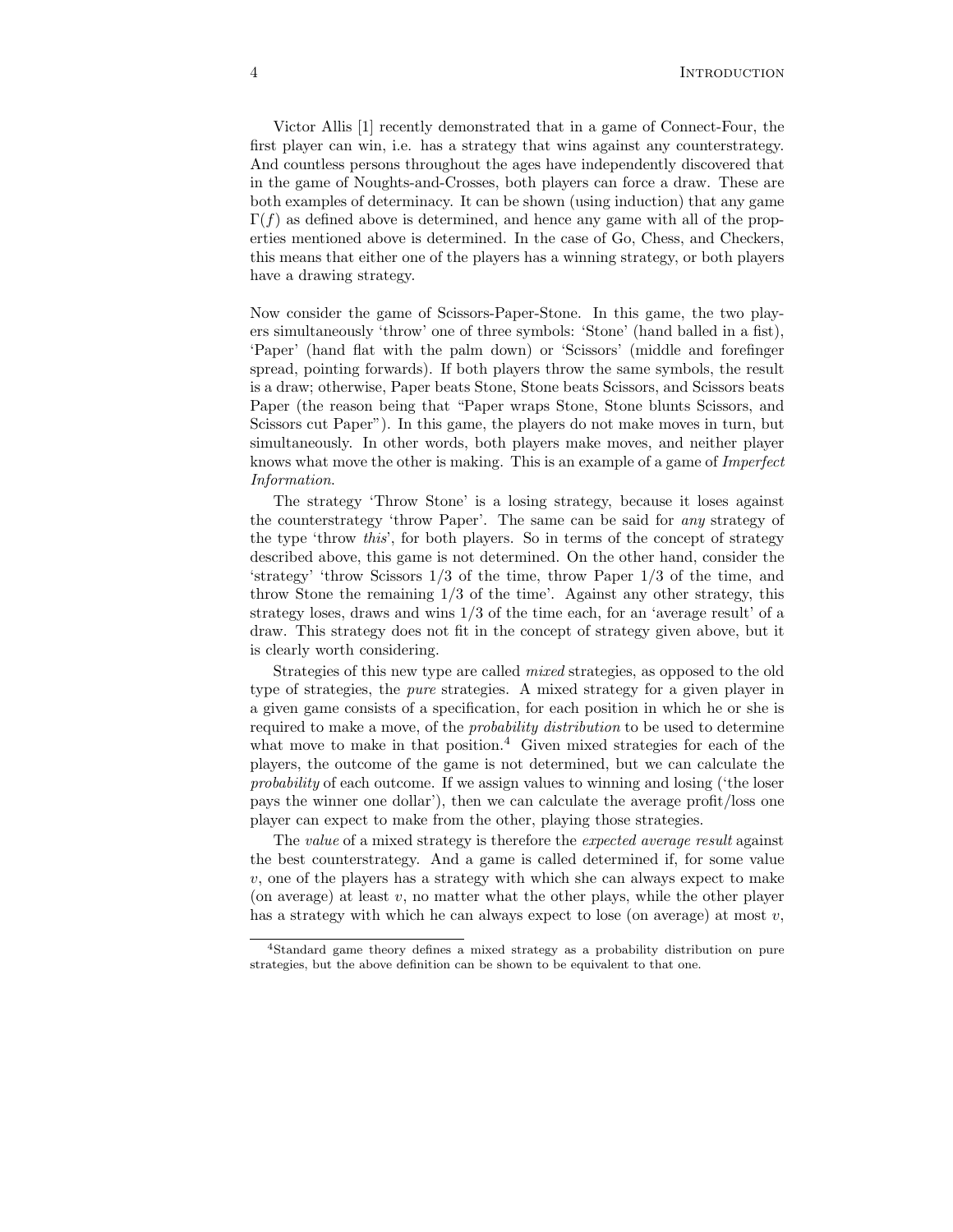no matter what the other plays. As before, it can be shown (using induction and a theorem of Von Neumann) that all finite two-person zero-sum games with Imperfect Information (i.e. the games with the properties mentioned above, except that players make moves at the same time instead of one after the other) are determined.

All the games mentioned so far are of *finite* duration. Let, as before,  $X$  and  $Y$  be two finite sets, and let  $f$  be a function assigning to each countably infinite sequence w of pairs  $(x_i, y_i) \in X \times Y$ , a payoff  $f(w) \in \mathbb{R}^5$ . We first consider games of infinite duration and perfect information:

Two players are playing against each other. Each player, in turn, makes a move by selecting an element  $x_1 \in X$  or  $y_1 \in Y$ , respectively, and announcing his or her selection. Then they each in turn make a second move, and a third move, and continue making moves for a countably infinite number of rounds. This generates an infinite sequence w of pairs  $(x_i, y_i) \in X \times Y$ . 'Then' they stop, and player II pays player I the amount  $f(w)$ .

The problem with infinite games, of course, is that the outcome is only known after an infinite number of moves, and thus it is impractical to play the game as it is. But our concept of a strategy as a specification of which move to make in each position, is still valid in the case of games of infinite duration. And given strategies for both players we can construct the infinite sequence of moves that will be played (or the probability distribution thereof), and apply the payoff function to obtain our (expectation of the) outcome. Hence we can still play the game in a fashion, by using its normal form.

The concepts of values and determinateness carry over as well. But it is no longer provable that all such games are determined. For some payoff functions f, such as bounded Borel-measurable functions  $f$ , it has been proven that the infinite game of perfect information  $\Gamma_{p.i.}(f)$  is determined. But using the Axiom of Choice, a nonmeasurable payoff function f can be constructed such that  $\Gamma(f)$ is not determined [10]. The axiom AD, the axiom that all games  $\Gamma(f)$  are determined, is widely used as an alternative to AC [9, 11].

A game of infinite duration and imperfect information is similar, except that both players make their  $n^{th}$  move at the same time. These games are called Blackwell games, named after David Blackwell, the first one to describe and study these games [2]. For Blackwell games, it has been proven that  $\Gamma(f)$  is determined for the case that f is the indicator function of an open or  $G_{\delta}$  set. In this article I prove determinacy of  $\Gamma(f)$  for the case that f is the indicator function of a  $G_{\delta\sigma}$  set. But the general case of Borel-measurable functions is still open.

<sup>&</sup>lt;sup>5</sup>We tacitly assume  $f$  to be bounded, as otherwise things get ugly.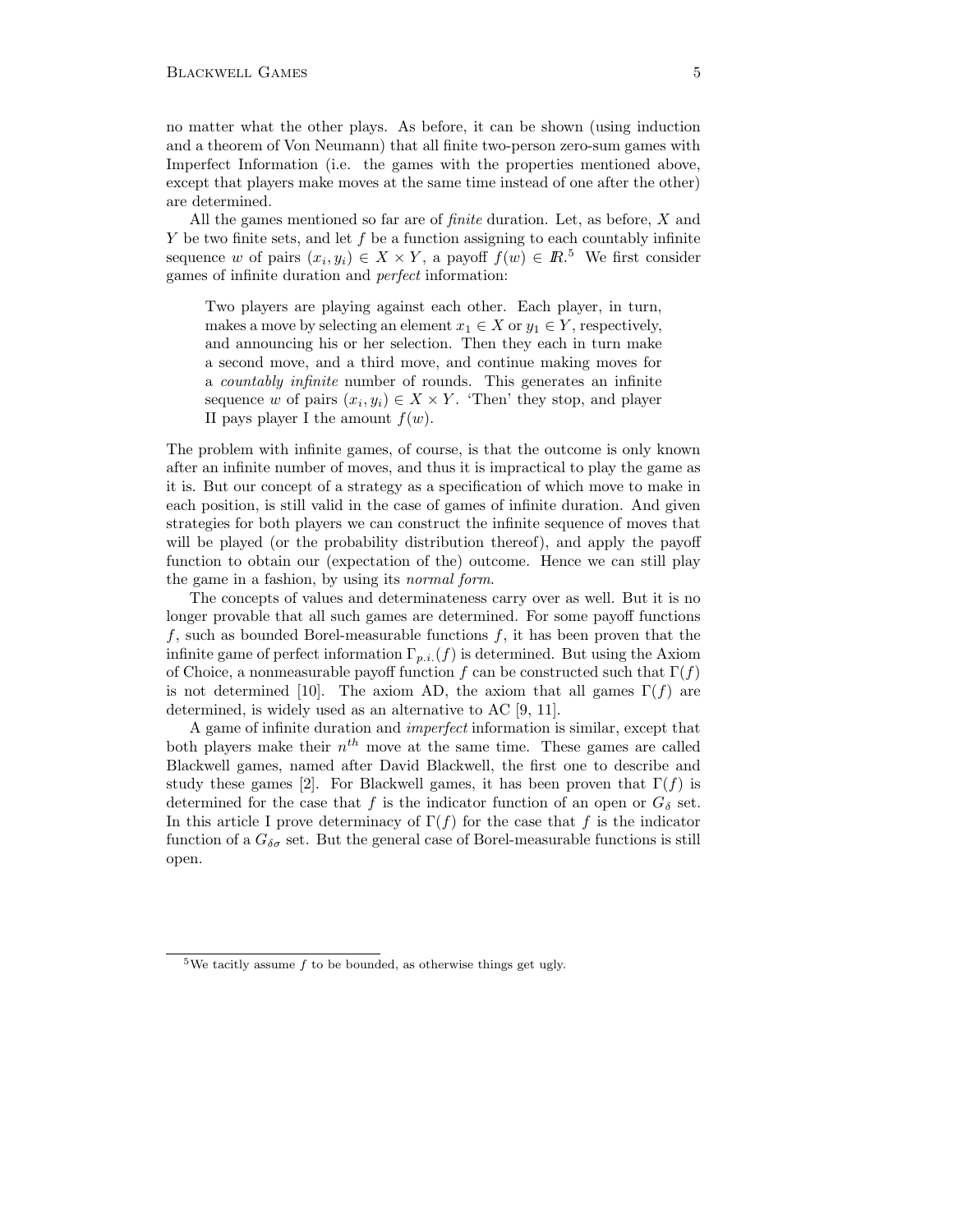### 2 Definitions, Lemmas and Terminology

### 2.1 Games, Strategies and Values

The definitions in this subsection are fairly standard, and merely formalize the intuitive concepts from the introduction. The lemmas are all basic properties of game-values. For reasons of conciseness, no proofs are given in this section.

In order to define what a Blackwell game is, we first need some sets. Let X and Y be two finite, nonempty sets, and put  $Z = X \times Y$ . An *(infinite) play* is a countably infinite sequence w of pairs  $(x, y) \in Z$ . We write W for the set of all plays, i.e.  $W = Z^N$ 

**Definition 2.1** Let  $f : W \to \mathbb{R}$  be a bounded Borel (measurable) function (i.e. a bounded function such that  $f^{-1}[O]$  is a Borel set for every open set  $O \subseteq \mathbb{R}$ ). The Blackwell game  $\Gamma(f)$  with payoff function f is the two-person zero-sum infinite game of imperfect information played as follows: Player I selects an element  $x_1 \in X$  (*makes the move*  $x_1$ ) and, simultaneously, player II selects an element  $y_1 \in Y$ . Then both players are told  $z_1 = (x_1, y_1)$ , and the game is at or has reached position  $(z_1)$ . Then player I selects  $x_2 \in X$  and, simultaneously, player II selects  $y_2 \in Y$ . Then both players are told  $z_2 = (x_2, y_2)$ , and the game is at position  $(z_1, z_2)$ . Then both players simultaneously selects  $x_3 \in X$  and  $y_3 \in Y$ , etc. Thus they produce a play  $w = (z_1, z_2, \ldots)$ . Then player II pays player I the amount  $f(w)$ , ending the game.

A position or finite play (of length k) is a finite sequence p (of length k) of pairs  $(x, y) \in Z$ . We write P for the set of all positions, i.e.  $P = Z^{<\omega}$ .

Some notation and terminology that we are going to use:

w usually denotes an infinite play, p denotes a finite play or position.

 $p_{n}$ ,  $w_{n}$  denote the sequences consisting of the first n moves made in p, w respectively (counting a pair  $(x, y)$  as one move).

 $p^p$ ,  $p^w$  denote the sequences consisting of the finite sequence p followed by the finite sequence  $p'$  or the infinite sequence  $w$ , respectively.

 $len(p)$  denotes the length of a finite sequence p.

e denotes the position of length 0, i.e. the empty sequence.

 $W_n$  denotes the set of all finite plays of length n, i.e.  $W_n = Z^n$ , for  $n \in \mathbb{N}$ .

 $p \subset w$  denotes that  $w_{\text{len}(p)} = p$ , and we say that w hits or passes through p.

 $p \subset p'$  denotes that  $p'_{\text{len}(p)} = p$  and  $p' \neq p$ , and we say that p' follows p, and p  $precedes p'.$ 

 $p \subseteq p'$  denotes that  $p'_{\text{len}(p)} = p$ , and we say that p' follows or is equal to p.

[p] denotes the set  $\{w \in W \mid w \supset p\}$  of all plays hitting the position p.

[H] denotes the set  $\{w \in W \mid \exists p \in H : w \supset p\}$  of all plays hitting any position in a set of positions H.

We will sometimes write a sequence  $((x_1, y_1), (x_2, y_2), \ldots)$  as  $(x_1, y_1, x_2, y_2, \ldots)$ . Γ(S) denotes the game  $\Gamma(I_S)$ , where  $I_S$  is the indicator function of  $S \subseteq W$ .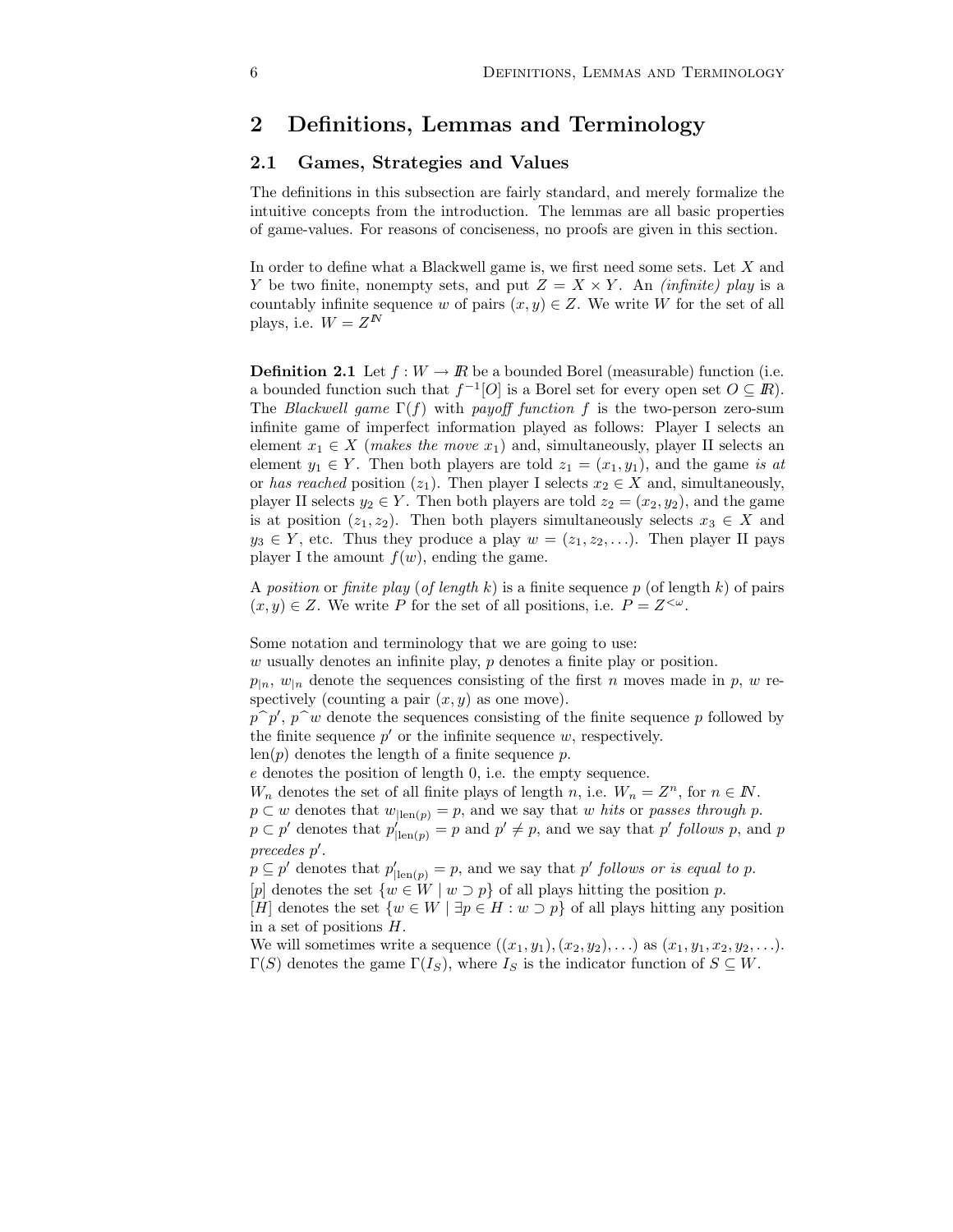**Remark 2.2** We give  $W$  the usual topology by letting the basic open sets be the sets of the form [H] for some some set  $H \subseteq W_n$  of positions of fixed length n. Then the open subsets of W are exactly those of the form  $[H]$  for some set H of positions. The  $G_{\delta}$  subsets of W are exactly those of the form  $\{w \in W \mid \#\{p \in H \mid w \text{ hits } p\} = \infty\}$  for some set H of positions. Note that under this topology,  $W$  is a compact space.

**Definition 2.3** A *strategy* for player I in a Blackwell game  $\Gamma(f)$  is a function  $\sigma$  assigning to each position p a probability distribution on X. More formally,  $\sigma$  is a function  $P \to [0,1]^X$  satisfying  $\forall p \in P : \sum_{x \in X} \sigma(p)(x) = 1$ .

Analogously, a *strategy* for player II is a function  $\tau$  assigning to each position  $p$  a probability distribution on  $Y$ .

**Definition 2.4** Let  $\sigma$  and  $\tau$  be strategies for players I, II in a Blackwell game Γ(f).  $\sigma$  and  $\tau$  determine a probability measure  $\mu_{\sigma,\tau}$  on W, induced by

$$
\mu_{\sigma,\tau}[p] = P\{w \mid w \text{ hits } p\} = \prod_{i=1}^{n} \left(\sigma(p_{|(i-1)})(x_i) \bullet \tau(p_{|(i-1)})(y_i)\right) \tag{2.1}
$$

for any position  $p = (x_1, y_1, \ldots, x_n, y_n) \in P$ .

The expected income of player I in  $\Gamma(f)$ , if she plays according to  $\sigma$  and player II plays according to  $\tau$ , is the expectation of  $f(w)$  under this probability measure:

$$
E(\sigma \text{ vs } \tau \text{ in } \Gamma(f)) = \int f(w) d\mu_{\sigma,\tau}(w)
$$
 (2.2)

**Definition 2.5** Let  $\Gamma(f)$  be a Blackwell game. The value of a strategy  $\sigma$  for player I in  $\Gamma(f)$  is the expected income player I can guarantee if she plays according to  $\sigma$ . Similarly, the value of a strategy  $\tau$  for player II in  $\Gamma(f)$  is the amount to which player II can restrict player I's income if he plays according to  $\tau$ . I.e.

$$
\text{val}(\sigma \text{ in } \Gamma(f)) = \inf_{\tau} E(\sigma \text{ vs } \tau \text{ in } \Gamma(f)) \tag{2.3}
$$

$$
\text{val}(\tau \text{ in } \Gamma(f)) = \sup_{\sigma} E(\sigma \text{ vs } \tau \text{ in } \Gamma(f)) \tag{2.4}
$$

**Definition 2.6** Let  $\Gamma(f)$  be a Blackwell game. The *lower value* of  $\Gamma(f)$  is the smallest upper bound on the income that player I can guarantee. Similarly, the upper value of  $\Gamma(f)$  is the largest lower bound on the restrictions player II can put on player I's income. I.e.

$$
\text{val}^1(\Gamma(f)) = \sup_{\sigma} \text{val}(\sigma \text{ in } \Gamma(f)) = \sup_{\sigma} \inf_{\tau} E(\sigma \text{ vs } \tau \text{ in } \Gamma(f)) \tag{2.5}
$$

$$
\operatorname{val}^{\uparrow}(\Gamma(f)) = \inf_{\tau} \operatorname{val}(\tau \text{ in } \Gamma(f)) = \inf_{\tau} \sup_{\sigma} E(\sigma \text{ vs } \tau \text{ in } \Gamma(f)) \qquad (2.6)
$$

Clearly, for all games  $\Gamma(f)$ ,  $\mathrm{val}^{\downarrow}(\Gamma(f)) \leq \mathrm{val}^{\uparrow}(\Gamma(f))$ . If  $\mathrm{val}^{\uparrow}(\Gamma(f)) = \mathrm{val}^{\downarrow}(\Gamma(f))$ , then  $\Gamma(f)$  is called *determined*, and we write  $val(\Gamma(f)) = val^{\dagger}(\Gamma(f)) = val^{\dagger}(\Gamma(f)).$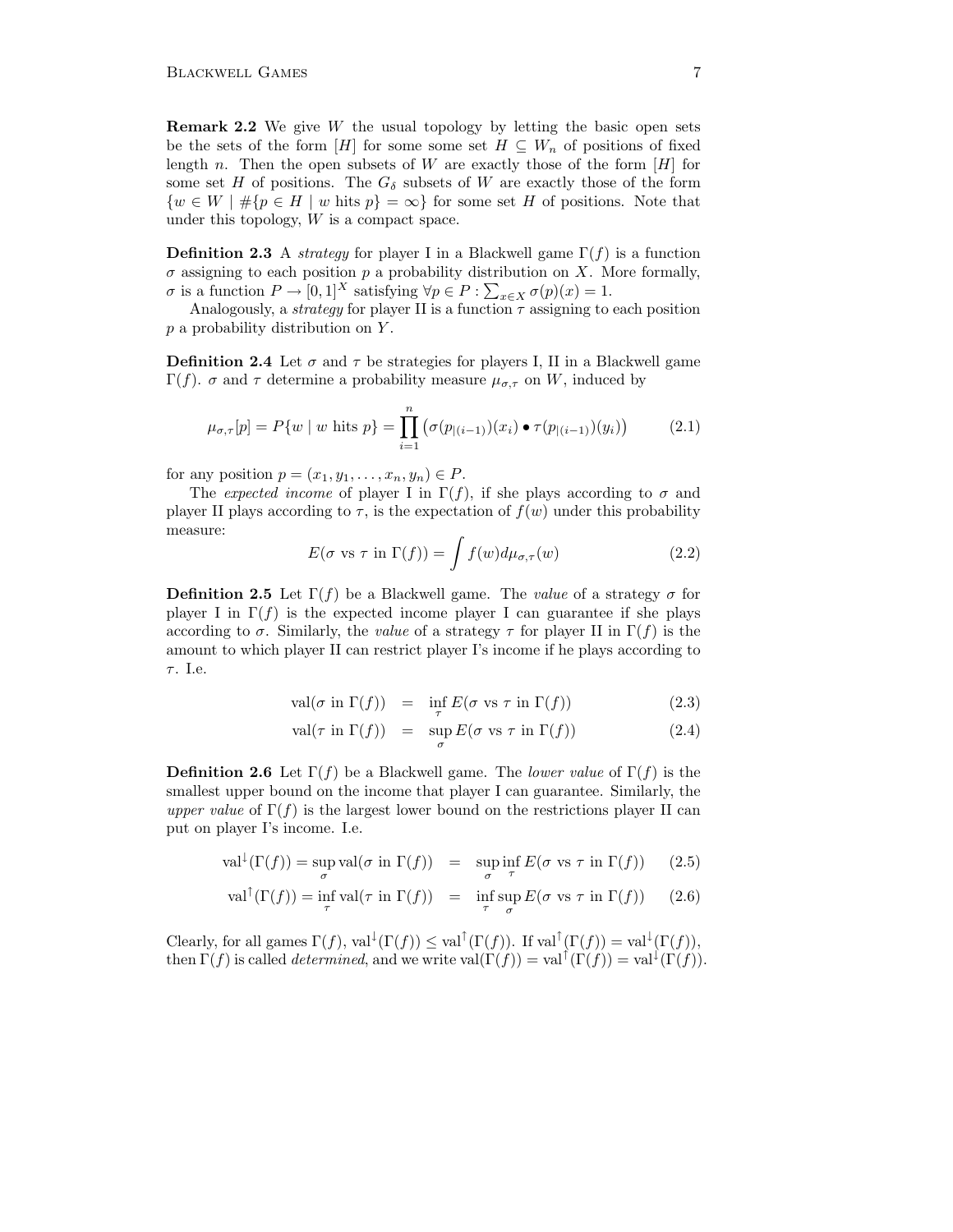**Definition 2.7** Let  $\Gamma(f)$  be a Blackwell game, and let  $\epsilon > 0$ . A strategy  $\sigma$ for player I in  $\Gamma(f)$  is *optimal* if  $val(\sigma$  in  $\Gamma(f)) = val^{\downarrow}(\Gamma(f))$ . A strategy  $\sigma$  for player I in  $\Gamma(f)$  is  $\epsilon$ -*optimal* if  $val(\sigma$  in  $\Gamma(f)) > val^{\downarrow}(\Gamma(f)) - \epsilon$ . Similarly, a strategy  $\tau$  for player II in  $\Gamma(f)$  is *optimal* if  $val(\tau \in \Gamma(f)) = val^{\uparrow}(\Gamma(f)),$  and  $\epsilon$ -optimal if val $(\tau \text{ in } \Gamma(f)) < \text{val}^{\uparrow}(\Gamma(f)) + \epsilon$ .

Some basic properties of these values are:

**Lemma 2.8** Let f, g be two payoff functions such that for all  $w \in W$ ,  $f(w) \leq$  $g(w)$ . Then val<sup> $\downarrow$ </sup>( $\Gamma(f)$ )  $\leq$  val $\downarrow$ ( $\Gamma(g)$ ) and val $\uparrow$ ( $\Gamma(f)$ )  $\leq$  val $\uparrow$ ( $\Gamma(g)$ ).

**Lemma 2.9** Let f be a payoff function, and let  $a, c \in \mathbb{R}, a \geq 0$ . Then  $\text{val}^{\downarrow}(\Gamma(af+c)) = a \text{ val}^{\downarrow}(\Gamma(f)) + c \text{ and } \text{val}^{\uparrow}(\Gamma(af+c)) = a \text{ val}^{\uparrow}(\Gamma(f)) + c.$ 

**Lemma 2.10** Let f be a payoff function, and let  $f_{sw}$  :  $(Y \times X)^N \rightarrow \mathbb{R}$  be defined by

$$
f_{sw}((y_1, x_1), (y_2, x_2), \ldots) = f((x_1, y_1), (x_2, y_2), \ldots)
$$
 (2.7)

Then

$$
\text{val}^{\downarrow}(\Gamma(-f)) = -\text{val}^{\uparrow}(\Gamma_{sw}(f_{sw})) \tag{2.8}
$$

$$
\operatorname{val}^{\uparrow}(\Gamma(-f)) = -\operatorname{val}^{\downarrow}(\Gamma_{sw}(f_{sw})) \tag{2.9}
$$

where  $\Gamma_{sw}(f_{sw})$  is the Blackwell game with payoff function  $f_{sw}$  in which player I selects moves from Y and player II selects moves from X.

**Lemma 2.11** Let  $(f_i)_i$  be a sequence of functions  $f_i: W \to [a, b]$  such that  $(f_i)_i$ converges pointwise to a function  $f : W \to [a, b]$ . Then for any two strategies  $\sigma$ ,  $\tau$ ,  $\lim_{i\to\infty} E(\sigma \text{ vs } \tau \text{ in } \Gamma(f_i)) = E(\sigma \text{ vs } \tau \text{ in } \Gamma(f))$ 

### 2.2 Starting and Stopping

**Definition 2.12** Let  $f : W \to \mathbb{R}$  be a bounded Borel function, and  $p =$  $((x_1,y_1),(x_2,y_2),\ldots,(x_n,y_n))$  a position. The subgame  $\Gamma(f,p)$  starting from position p is the game played like  $\Gamma(f)$ , except that the players start at round  $n+1$ , and the first n moves are supposed to have been  $x_1, y_1, x_2, y_2, \ldots, x_n, y_n$ . The game  $\Gamma(f, p)$  is played exactly the same as the game  $\Gamma(g)$ , where g is the payoff function defined by  $g(w) = f(p^w)$ .

As before, strategies  $\sigma$  and  $\tau$  determine a probability measure  $\mu_{\sigma,\tau}$  in  $\Gamma(f,p)$ on  $W$ . This measure is equal to the conditional probability measure obtained from  $\mu_{\sigma,\tau}$  given [p], i.e.

$$
\mu_{\sigma,\tau \text{ in } \Gamma(f,p)}(S) = \frac{\mu_{\sigma,\tau}(S \cap [p])}{\mu_{\sigma,\tau}[p]} \quad \text{if } \mu_{\sigma,\tau}[p] = 0 \tag{2.10}
$$

The expected income of player I, the value of a strategy  $\sigma$ , etc. are defined for the games  $\Gamma(f, p)$  in the same manner as for the games  $\Gamma(f)$ .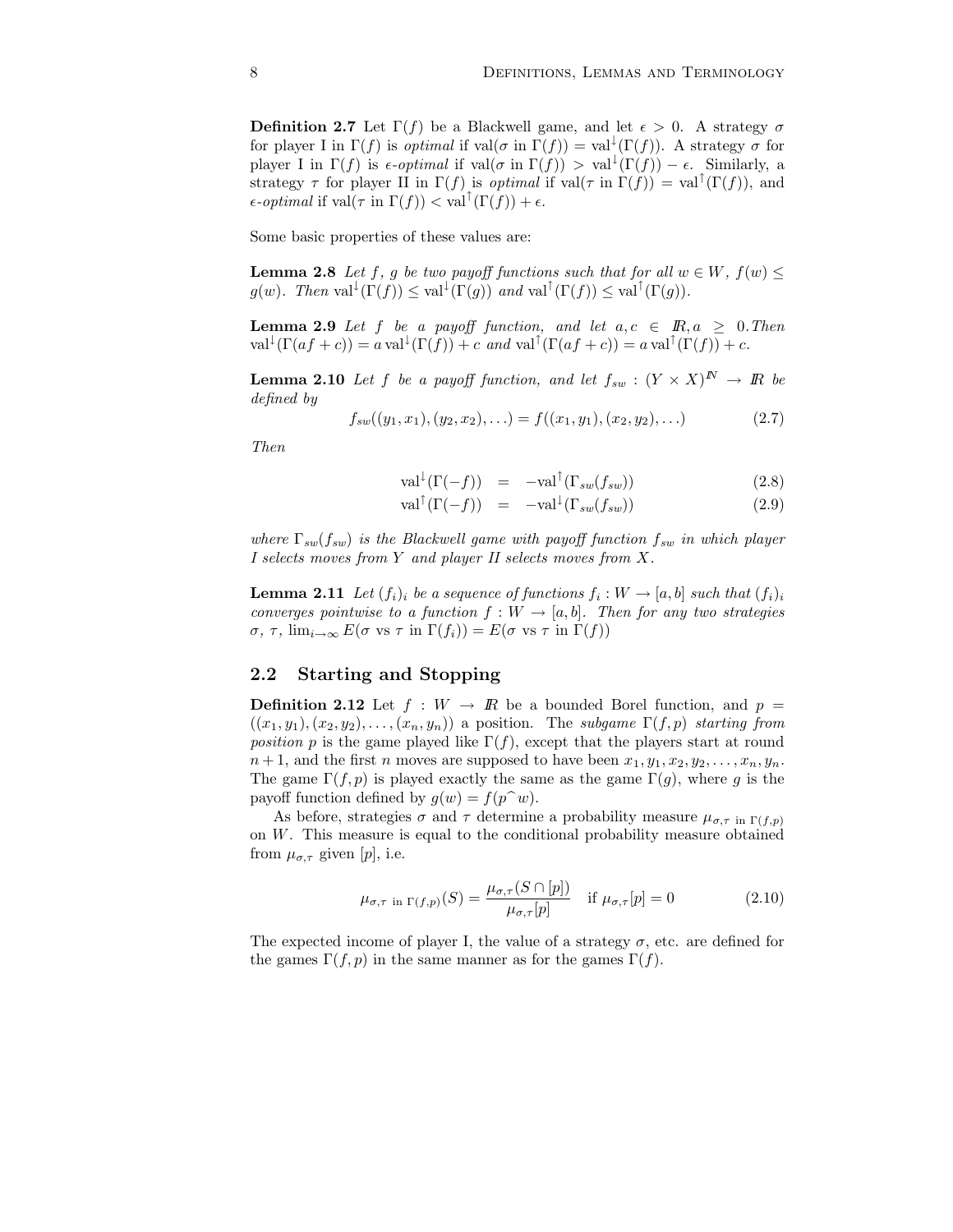**Definition 2.13** A *stopping position* in a Blackwell game  $\Gamma(f)$  is a position p, such that for all plays  $w, w' \in [p]$ ,  $f(w) = f(w')$ . We will denote this value by  $f(p)$ . A stopset in a Blackwell game  $\Gamma(f)$  is a set H of stopping positions, such that no stopping position  $p \in H$  precedes another stopping position  $p' \in H$ .

We will often define a payoff function  $f$  using the following format:

$$
f(p) = formula1 for p \in H
$$
  

$$
f(w) = formula2 if w \notin [H]
$$

where H is a set of positions such that no position  $p \in H$  precedes another position  $p' \in H$ . Then H is a stopset in the game  $\Gamma_H(f)$ .

**Remark 2.14** If  $p$  is a stopping position, any moves made at or after  $p$  will not affect the outcome of the game. It is often convenient to assume that both players will stop playing if a stopping position is reached. If  $\Gamma(f)$  is a Blackwell game, and H is a stopset, we write  $\Gamma_H(f)$  to explicitly denote that players stop playing at the positions in  $H$ . In this case, we only require strategies to be defined on nonstopping positions. Similarly, with respect to a subgame  $\Gamma(f, p)$ , we only require strategies to be defined on positions that are following or equal to p. In fact it is occasionally necessary to assume that a strategy is not defined on positions outside the subgame proper, for instance to combine strategies for different subgames into one big strategy.

Using stopsets, a finite game can be treated as a special type of infinite game. For finite games, we have determinacy, as well as a kind of continuity of the value function.

**Definition 2.15** Let  $\Gamma(f)$  be a Blackwell game. If, for some n, all positions in  $W_n$  are stopping positions, then  $\Gamma(f)$  is called *finite (of length n)*. If  $\Gamma(f)$  is finite, we can stop after playing  $n$  rounds, and we will denote this by writing  $\Gamma_n(f)$ .

Theorem 2.16 (Von Neumann's Minimax Theorem[12]) Let  $\Gamma_1(f)$  be a finite one-round Blackwell game (i.e. of length 1). Then  $\Gamma_1(f)$  is determined, and both players have optimal strategies.

**Theorem 2.17** Let  $\Gamma_n(f)$  be a finite Blackwell game of length n. Then  $\Gamma_n(f)$ is determined, and both players have optimal strategies.

**Lemma 2.18** Let  $n \in \mathbb{N}$ . Let  $(f_i)_i$  be a sequence of payoff functions  $f_i$ :  $W_n \to [a, b]$  such that  $(f_i)_i$  converges to a payoff function  $f : W_n \to [a, b]$ . Then  $val(\Gamma_n(f)) = \lim_{i \to \infty} val(\Gamma_n(f_i)).$ 

#### 2.3 Equivalent Truncated Subgames

In games like Chess, Go, or even Risk or Monopoly, a player is usually allowed to give up if he has no hope of winning. He doesn't have to play it out in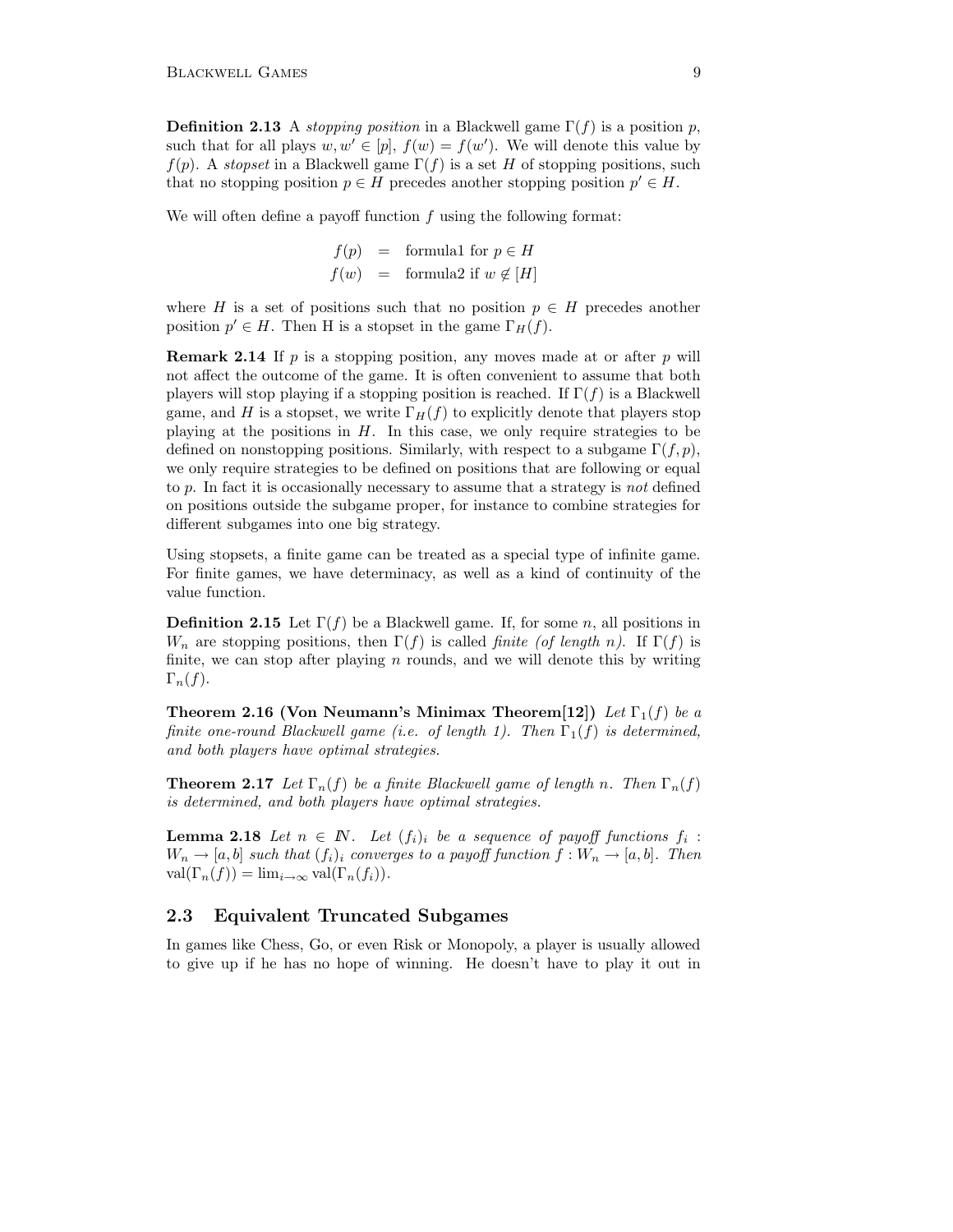the hope that the other player will make a mistake. Two players can agree beforehand to stop in certain positions, and pay out the value of the game at that position rather than continue playing. Provided their assessment of that value is accurate, this does not change the value of the total game. We will call a game resulting from such an alteration a truncated subgame.

**Definition 2.19** Let f, g be two payoff functions, and H a stopset in  $\Gamma(g)$ .  $\Gamma_H(g)$  is an equivalent truncated subgame of  $\Gamma(f)$  (truncated at H), if for any play  $w \notin [H]$ ,  $f(w) = g(w)$ , and for any  $p \in H$ ,  $g(p) = \text{val}(\Gamma(f, p))$ .  $\Gamma_H(g)$  is a truncated subgame, equivalent for player I [player II], if for any play  $w \notin H$ ,  $f(w) = g(w)$ , and for any  $p \in H$ ,  $g(p) = \text{val}^{\downarrow}(\Gamma(f, p))$   $[g(p) = \text{val}^{\uparrow}(\Gamma(f, p))]$ . In all three cases,  $\Gamma(f)$  is called an *extension* of  $\Gamma_H(g)$ .

Note that  $\Gamma_H(g)$  is an equivalent truncated subgame of  $\Gamma(f)$  iff it is a truncated subgame equivalent for both player I and player II.

**Lemma 2.20** Let  $\Gamma(f)$  be a Blackwell game, and let  $\Gamma_H(g)$  be a truncated subgame of  $\Gamma(f)$ , truncated at a set of positions H, equivalent for player I [for player II]. Then  $val^{\downarrow}(\Gamma(f)) = val^{\downarrow}(\Gamma_H(g))$  [val<sup>↑</sup> $(\Gamma(f)) = val^{\uparrow}(\Gamma_H(g))$ ]. Furthermore, for any  $\epsilon > 0$ , any  $\epsilon$ -optimal strategy for player I [player II] in  $\Gamma_H(g)$  (if it is undefined on all positions at or after positions in  $H$ ) can be extended to an  $\epsilon$ -optimal strategy for player I [player II] in  $\Gamma(f)$ .

Sketch of proof: We find an  $\epsilon$ -optimal strategy for the truncated subgame  $\Gamma_H(g)$ , and for the appropriate  $\delta$ ,  $\delta$ -optimal strategies for the games  $\Gamma(f, p)$ starting at positions  $p \in H$ , i.e. the positions where  $\Gamma_H(g)$  stops. Then we tie them together, and calculate how well the combination strategy performs against opposing strategies.

Corollary 2.21 Let  $\Gamma(f)$  be a Blackwell game, and let  $\Gamma_H(g)$  be an equivalent truncated subgame of  $\Gamma(f)$  (truncated at H). If  $\Gamma_H(g)$  is determined, then  $\Gamma(f)$ is determined, and val $(\Gamma(f)) = \text{val}(\Gamma_H(g))$ . Furthermore, for any  $\epsilon > 0$ , any  $\epsilon$ -optimal strategy for player I or player II in  $\Gamma_H(g)$  can be extended to an  $\epsilon$ optimal strategy for player I or player II in  $\Gamma(f)$ .

**Corollary 2.22** Let  $\Gamma(f), \Gamma_H(g)$  be Blackwell games. If for any  $p \in H$ ,  $g(p) \leq$  $\operatorname{val}^{\downarrow}(\Gamma(f,p)),$  and for any  $w \notin [H], g(w) \leq f(w)$ , then  $\operatorname{val}^{\downarrow}(\Gamma_H(g)) \leq \operatorname{val}^{\downarrow}(\Gamma(f)).$ Similarly for the value and the upper value, and for  $\geq$  instead of  $\leq$ .

Truncated subgames may be nested. If we have a nested series of truncated subgames, then we may extend a strategy for the smallest subgame to a strategy for all subgames. This allows us to approximate complicated games with a series of simpler, truncated subgames, obtain a strategy that is  $(\epsilon)$ -)optimal in all the subgames. The final lemma in this section allows us to prove results for that strategy in the original game.

**Definition 2.23** Let, for  $n \in \mathbb{N}$ ,  $f_n$  be a payoff function, and  $H_n$  a set of stopping positions in  $\Gamma(f_n)$ . If for all  $n \in \mathbb{N}$ ,  $\Gamma_{H_n}(f_n)$  is a truncated subgame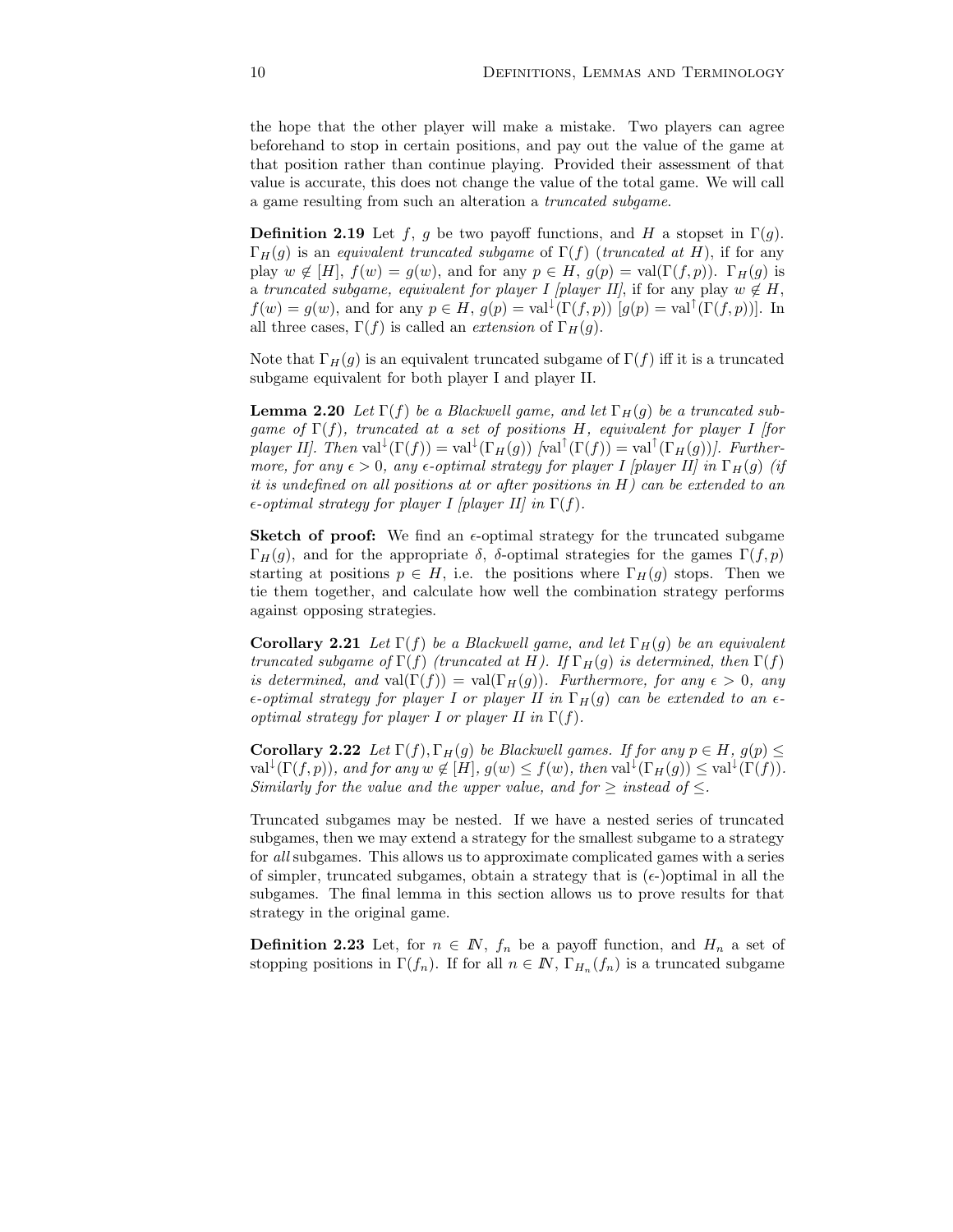of  $\Gamma_{H_{n+1}}(f_{n+1})$ , and equivalent to  $\Gamma_{H_{n+1}}(f_{n+1})$  [for player I, II], then the series  $\dim(\Gamma_{H_n}(f_n))_{n\in I\!\!N}$  is called a *nested series of equivalent truncated subgames* [equivalent for player I, II].

 ${\bf Lemma~2.24}$   $\,$   $Let\, (\Gamma_{H_i}(g_i))_{i\in I\!\!N}$  be a nested series of truncated games equivalent for player I [player II]. Then all the games have the same lower value [upper value]. Furthermore, we can find a strategy for player I [player II] that is  $\epsilon$ *optimal in all the games*  $\Gamma_{H_i}(g_i)$ .

Sketch of proof: Basically, we apply Lemma 2.20 a number of times and use induction. The proof is straightforward, except for a slight complication involving the domain on which the strategies are defined. This complication is solved using the observations that if we truncate a game, any stopping position remains a stopping position, and that strategies can be assumed to be undefined on stopping positions.

**Corollary 2.25** Let  $(\Gamma_{H_i}(g_i))_{i \in \mathbb{N}}$  be a nested series of equivalent truncated subgames. If  $\Gamma_{H_0}(g_0)$  is determined, then all the games are determined, and all the games have the same value. Furthermore, we can find strategies for player I and player II that are  $\epsilon$ -optimal in all the games  $\Gamma_{H_i}(g_i)$ .

Remark 2.26 If the component games involved all have optimal strategies, then we can extend optimal strategies with optimal strategies to optimal strategies, i.e. drop the  $\epsilon$  in the above lemmas and corollaries.

### 3 Determinateness Results

#### 3.1 Generalized Open Games

In this subsection we prove determinacy of a class of 'generalized open games', where payoff for a play is calculated as the supremum of values associated with the positions hit in the play. In addition we derive a result for these and open games comparable to the compactness of W.

**Theorem 3.1** Let  $u : P \to \mathbb{R}$  be a bounded function, and let  $f : W \to \mathbb{R}$  be the payoff function defined by  $f(w) = \sup_{i \in \mathbb{N}} u(w_{i})$ . Then  $\Gamma(f)$  is determined, and

$$
val(\Gamma(f)) = \lim_{n \to \infty} val(\Gamma_n(f_n))
$$
\n(3.11)

where  $f_n(w) = \sup_{j \le n} u(w_{|j}).$ 

**Sketch of proof:** Showing that  $\lim_{n\to\infty}$  val $(\Gamma_n(f_n))$  exists and is not greater than the lower value of  $\Gamma(f)$  is not difficult. To show that it is not less than the upper value, we approximate  $\Gamma(f)$  with a collection of finite auxiliary games  $\Gamma_n(q_n)$  such that the payoff at the stopping positions is an *estimate* of the value of the game at that point. We then show that these auxiliary games form a nested series of equivalent finite truncated subgames. This allows us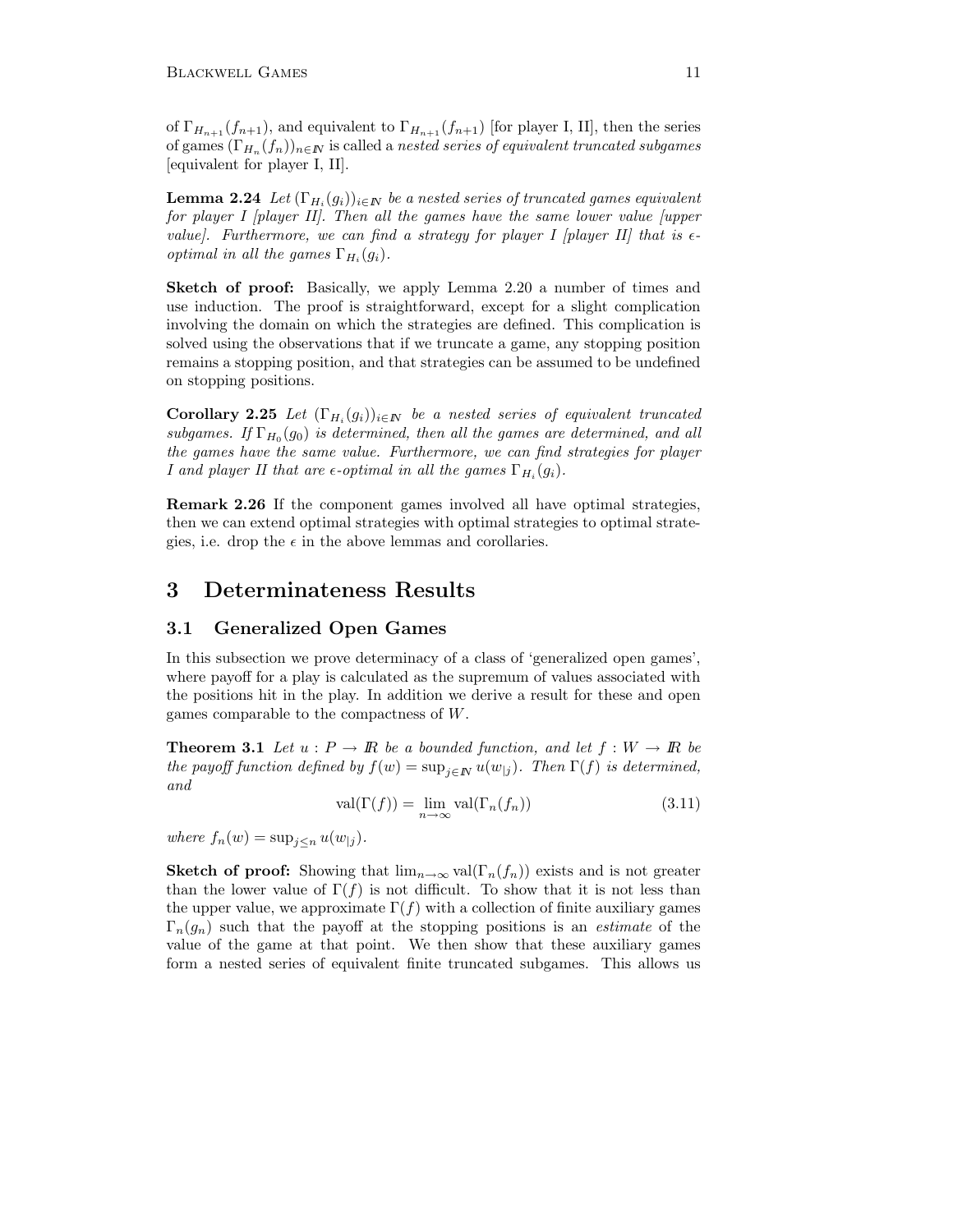to find a strategy that is optimal in each of the truncated subgames. This strategy is also a strategy in the game  $\Gamma(f)$ , and has a value in  $\Gamma(f)$  equal to  $\lim_{n\to\infty}$  val $(\Gamma_n(f_n)).$ 

**Proof:** Without loss of generality we may assume that the function  $u$  has range [0,1]. For any  $p \in P$ , and any  $n \in \mathbb{N}$ , the game  $\Gamma_n(f_n, p)$  is finite (of length  $\leq n$ , and thus determined. It is easily seen that  $f_0 \leq f_1 \leq f_2 \leq \ldots \leq f \leq 1$ . Consequently, for any  $p \in P$ ,

$$
\operatorname{val}(\Gamma_0(f_0, p)) \le \operatorname{val}(\Gamma_1(f_1, p)) \le \operatorname{val}(\Gamma_2(f_2, p)) \le \ldots \le \operatorname{val}^{\downarrow}(\Gamma(f, p)) \le 1
$$
\n(3.12)

For all  $p \in P$ ,  $\lim_{k\to\infty} \text{val}(\Gamma_k(f_k, p))$  exists, since all monotone non-decreasing bounded sequences converge. Furthermore, for all  $p \in P$ ,

$$
\lim_{n \to \infty} \text{val}(\Gamma_n(f_n, p)) \le \text{val}^{\downarrow}(\Gamma(f, p)) \tag{3.13}
$$

Define for any  $n \in \mathbb{N}$  the payoff function  $g_n : W_n \to [0, 1]$  by

$$
g_n(p) = \lim_{k \to \infty} \text{val}(\Gamma_k(f_k, p)) \text{ for } p \in W_n \tag{3.14}
$$

Then for all  $p \in W_n$ ,  $g_n(p) \geq \text{val}(\Gamma_n(f_n, p)) = f_n(p)$ .

Furthermore, the games  $\Gamma_n(g_n)$  form a nested series of equivalent truncated subgames. For fix  $n \in \mathbb{N}$ ,  $p \in W_n$ . Define for  $k \in \mathbb{N}$ ,  $h_{n+1,k}: W_{n+1} \to \mathbb{R}$  by  $h_{n+1,k}(p') = \text{val}(\Gamma_k(f_k, p'))$  for  $p' \in W_{n+1}$ . Then

$$
g_n(p) = \lim_{k \to \infty} \text{val}(\Gamma_k(f_k, p)) \tag{3.15}
$$

$$
= \lim_{k \to \infty} \text{val}(\Gamma_{n+1}(h_{n+1,k}, p)) \tag{3.16}
$$

$$
= \operatorname{val}(\Gamma_{n+1}(\lim_{k \to \infty} h_{n+1,k}, p)) \tag{3.17}
$$

$$
= \text{val}(\Gamma_{n+1}(g_{n+1}, p)) \tag{3.18}
$$

(equation (3.16) follows from Corollary 2.21, and equation (3.17) follows from Lemma 2.18 as  $W_{n+1}$  is finite).

Since  $(\Gamma_n(g_n))_{n\in\mathbb{N}}$  is a nested series of equivalent truncated subgames, by Corollary 2.25 the games  $\Gamma_n(g_n)$  all have the same value, say v. Also, we can find a strategy for player II that is  $\epsilon$ -optimal in all the games  $\Gamma_n(g_n)$ , and since all the games  $\Gamma_n(g_n)$  are finite and hence have optimal strategies, by Remark 2.26 we can even find a strategy that is optimal in all the games  $\Gamma_n(q_n)$ . So let  $\tau$  be such a strategy. Then for any strategy  $\sigma$ , and any  $n \in \mathbb{N}$ ,

$$
E(\sigma \text{ vs } \tau \text{ in } \Gamma_n(g_n)) \le \text{val}(\Gamma_n(g_n)) = v \tag{3.19}
$$

Now let  $\sigma$  be any strategy for player I in  $\Gamma(f)$ . Then

$$
E(\sigma \text{ vs } \tau \text{ in } \Gamma(f))
$$
  
= 
$$
\lim_{n \to \infty} E(\sigma \text{ vs } \tau \text{ in } \Gamma_n(f_n))
$$
 (3.20)

$$
n \to \infty
$$
\n
$$
\left(\frac{n}{2}\right)^n \left(\frac{n}{2}\right)^n \left(\frac{n}{2}\right)^n
$$
\n
$$
\left(\frac{n}{2}\right)^n \left(\frac{n}{2}\right)^n \left(\frac{n}{2}\right)^n \left(\frac{n}{2}\right)^n
$$
\n
$$
\left(\frac{n}{2}\right)^n \left(\frac{n}{2}\right)^n \left(\frac{n}{2}\right)^n
$$

$$
\leq \lim_{n \to \infty} E(\sigma \text{ vs } \tau \text{ in } \Gamma_n(g_n)) \tag{3.21}
$$

$$
\leq v \tag{3.22}
$$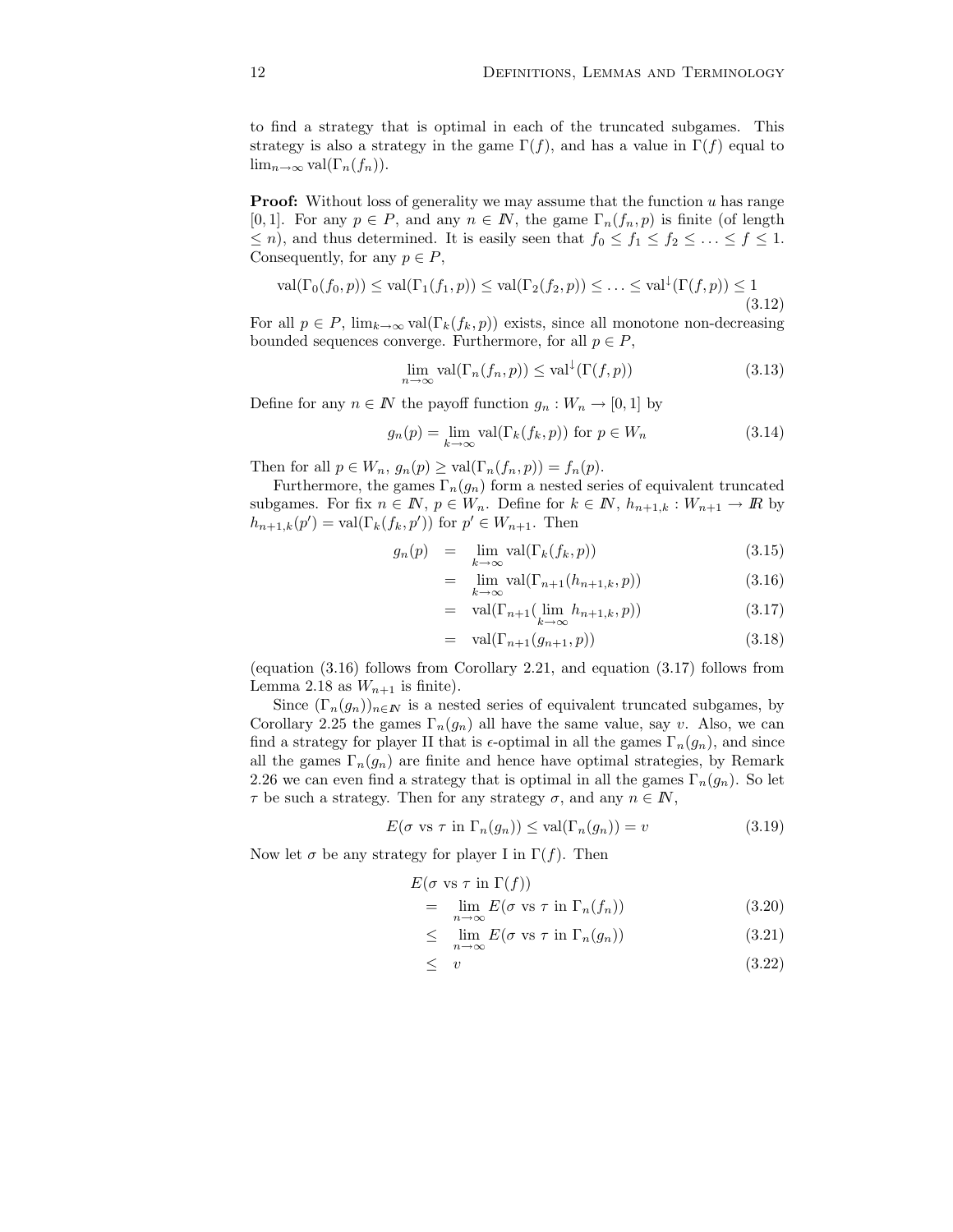So

$$
\operatorname{val}^{\uparrow}(\Gamma(f)) \le \operatorname{val}(\tau \text{ for player II in } \Gamma(f)) \le v \tag{3.23}
$$

But also

$$
v = \text{val}(\Gamma_0(g_0)) = g_o(e) = \lim_{k \to \infty} \text{val}(\Gamma_k(f_k)) \le \text{val}^{\downarrow}(\Gamma(f)) \tag{3.24}
$$

Therefore,

$$
\operatorname{val}^{\uparrow}(\Gamma(f)) = \operatorname{val}^{\downarrow}(\Gamma(f)) = \lim_{k \to \infty} \operatorname{val}(\Gamma_k(f_k)) \tag{3.25}
$$

 $\Box$ 

Corollary 3.2 Let O be an open set. Then  $\Gamma(O)$  is determined.

**Proof:** There exists a set of positions H such that  $O = [H]$ . Then for all  $w \in W$ ,  $I_O(w) = \sup_{n \in \mathbb{N}} I_H(w_{n})$ . Applying Theorem 3.1 yields the corollary.

 $\Box$ 

**Corollary 3.3** Let  $O = \bigcup_i O_i$  be the union of open sets. Then val $(\Gamma(O))$  =  $\lim_{n\to\infty}$  val $(\Gamma(\bigcup_{i\leq n} O_i)).$ 

Proof: As the union of open sets, O is open, and hence there is a set of positions H such that  $O = [H]$ , i.e.

$$
O = \{ w \in W \mid \exists p \in H : p \subset w \} \tag{3.26}
$$

Define the basic open sets  $B_j \subseteq O$  by

$$
B_n = \{ w \in W \mid \exists p \in H : p \subset w \land len(p) \le n \}
$$
\n
$$
(3.27)
$$

then for all  $w \in W$ ,

$$
I_O(w) = \sup_{j \in I\!\!N} I_H(w_{|j}) \tag{3.28}
$$

$$
I_{B_n}(w) = \sup_{j \le n} I_H(w_{|j}) \tag{3.29}
$$

so applying Theorem 3.1, we find that

$$
val(\Gamma(O)) = \lim_{n \to \infty} val(\Gamma_n(B_n))
$$
\n(3.30)

For each  $m \in \mathbb{N}$ ,  $B_m$  is a closed set covered by the open sets  $(O_i)_{i \in \mathbb{N}}$ . So by the compactness of W there is for each  $m \in \mathbb{N}$  a  $n_m \in \mathbb{N}$  such that  $B_m \subseteq \bigcup_{i=1}^{n_m} O_i$ . Then for all  $n \geq n_m$ ,

$$
\operatorname{val}(\Gamma_m(B_m)) \le \operatorname{val}(\Gamma(\bigcup_{i=1}^n O_i)) \le \operatorname{val}(\Gamma(O)) \tag{3.31}
$$

The corollary follows immediately.

 $\Box$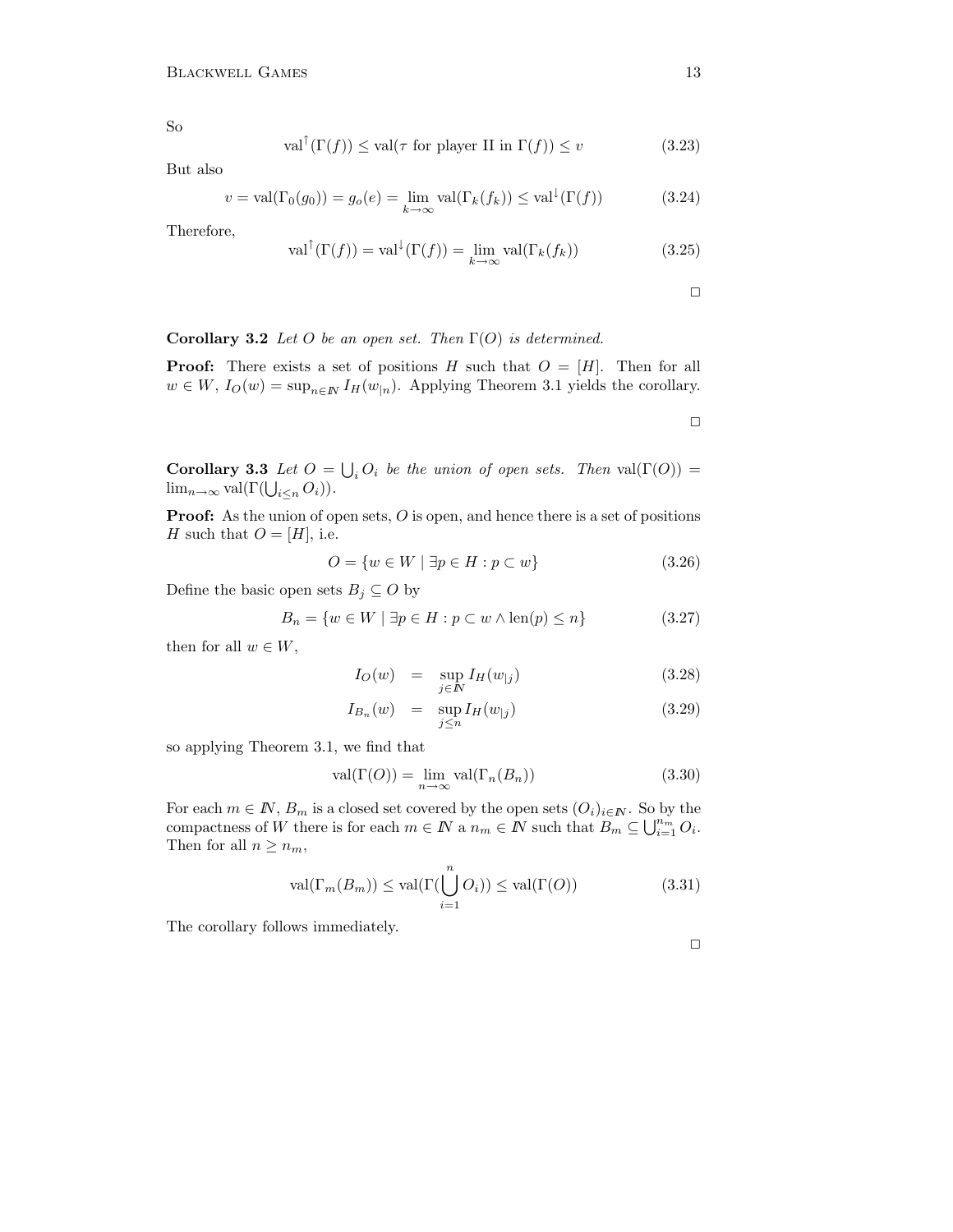**Corollary 3.4** Let f be a continuous function. Then  $\Gamma(f)$  is determined.

**Proof:** As W is compact, and f is continuous,  $f[W]$  is compact, and hence bounded. Define  $u : P \to \mathbb{R}$  by  $u(p) := \inf_{w \in [p]} f(w)$ . Then u is well-defined and bounded, and by the continuity of f,  $f(w) = \sup_{n \in \mathbb{N}} u(w_{n})$  for all  $w \in W$ . Applying Theorem 3.1 yields the corollary.

 $\Box$ 

Remark 3.5 In the case of open games (or generalized open games, described later) there is an optimal strategy for player II. This strategy can be described as 'at every position player II plays the optimal one-round strategy, looking at the values the game has for player I from all positions directly following that one'. However, for player I there does not always exist an optimal strategy, as the following example shows.

Example 3.6 Consider the following Blackwell game. Each round, both players say either 'Stop' or 'Continue'. If both players say 'Continue', then play continues. Otherwise, the game halts: player II wins (payoff 0) if both players said 'Stop', while player I wins (payoff 1) if only one of the players said 'Stop'. If play continues indefinitely, and neither player ever says 'Stop', then payoff is 0, i.e. player II wins.

This is clearly an open game. An interpretation of this game is, that player II tries to guess on which round player I will say 'Stop', and tries to match her. If player II guesses wrong, i.e. says 'Stop' too soon or not soon enough, then player I wins, if player II guesses right, then he wins.

A strategy of value  $1 - \frac{1}{n}$  for player I is, to select at random a number i between 1 and  $n$ , and say 'Stop' on round i. Translated to the standard format for strategies, this becomes:

on round 1, say 'Stop'  $\frac{1}{n}$  of the time,

. . .

on round 2, if not yet stopped, say 'Stop'  $\frac{1}{n-1}$  of the time, on round 3, if not yet stopped, say 'Stop'  $\frac{1}{n-2}$  of the time,

on round *n*, if not yet stopped, say 'Stop'  $\frac{1}{1}$  of the time.

Hence, the value of this game is 1. In fact, the value of this game at any position in which game has not yet ended is 1. But there exists no optimal strategy of value 1. For suppose there exists such a strategy, of value 1. Then on any round (in which play has not yet ended), the chance that player I will say 'Stop' in that round is 0%. For otherwise, the strategy would not score 100% against the counterstrategy that player II says 'Stop' on that round. But then, player I will never say 'Stop', and this strategy will lose against the counterstrategy that player II never says 'Stop'. So any strategy for player I has value strictly less than 1, although there are strategies with values arbitrarily close to 1. This game is an example of a game in which one of the players has no optimal strategy.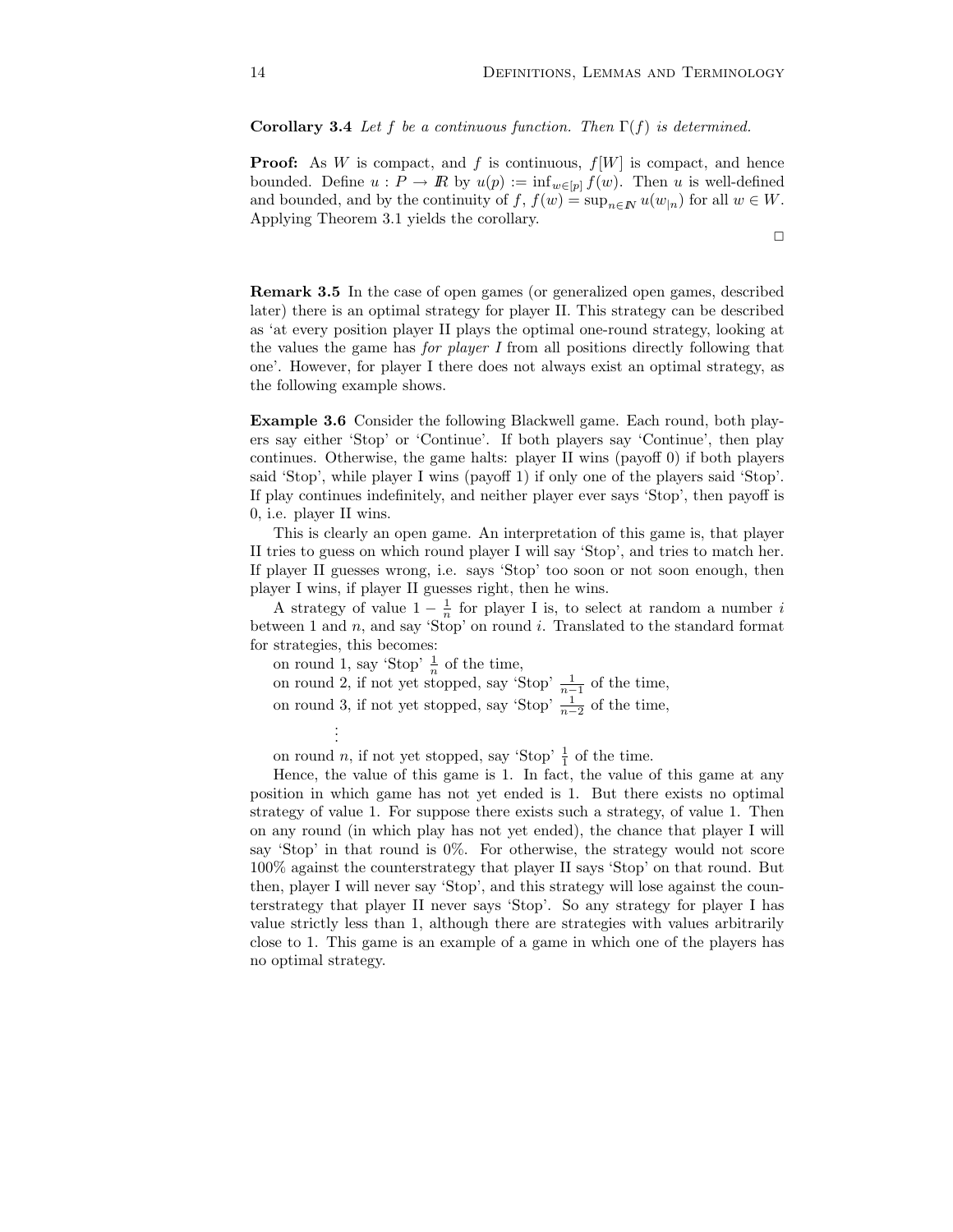#### 3.2  $G_{\delta}$ -sets

Davis' proof of determinacy for  $G_{\delta\sigma}$  games of perfect information [5] is based upon the idea of 'imposing restrictions' on the range of moves player II can make. I.e. certain moves are declared 'forbidden', or a loss for player II, in such a way that (a) if player I did not have a win before, she does not get a win now, and (b) a particular  $G_{\delta}$  set is now certain to be avoided. By applying this to all the  $G_{\delta}$  subsets of a  $G_{\delta\sigma}$  set, and using compactness, he shows that if player I cannot force the resulting sequence to be in one of the  $G_{\delta}$  sets, player II can force the resulting sequence to be outside all of them.

The union of all the sequences in which one of the 'forbidden' moves is played, is an open set that contains the  $G_{\delta}$  set in question. One way of looking at Davis' proof is, that he enlarges each of the  $G_{\delta}$  sets to an open set without increasing the (lower) value of the game, in order to be able to apply determinacy of open games.

In this subsection, we show that this holds (in a fashion) for Blackwell games, i.e. that a  $G_{\delta}$  set can be 'enlarged' to an open set without increasing the lower value of the game by more than an arbitrarily small amount, even in the presence of a 'background function', a payoff function for those sequences that are not in the  $G_{\delta}$  set.

**Theorem 3.7** Let  $f : W \to [0,1]$  be a measurable function and let D be a  $G_{\delta}$ set. Then

$$
\text{val}^{\downarrow}(\Gamma(\max(f, I_D))) = \inf_{O \supseteq D, O \text{ open}} \text{val}^{\downarrow}(\Gamma(\max(f, I_O))) \tag{3.32}
$$

**Sketch of proof:** We define a collection of auxiliary games  $\Gamma_{H_i}(g_i)$  of the game  $\Gamma(\max(f, I_D))$ , in which the amount player I gets at a stopping position p is an estimate for the value of  $\Gamma(\max(f, I_D))$  at position p, namely  $\inf_{O\supseteq D, O\text{ open}} \text{val}(\Gamma(\max(f, I_O), p)).$  We then show that these auxiliary games form a nested series of finite truncated subgames, equivalent for player I. This allows us to find a strategy that is  $\epsilon$ -optimal in each of the truncated subgames. This strategy is also a strategy in the game  $\Gamma(\max(f, I_D))$ , and has the required value, proving one side of the equation. The other side is trivial.

**Proof:** Put  $v = \inf_{O \supseteq D, O}$  open  $val^{\downarrow}(\Gamma(\max(f, I_O)))$ . For any  $G_{\delta}$  set D we can find a set of positions H, such that  $D = \{w \in W \mid \#\{p \in H \mid p \subset w\} = \infty\}.$ We may assume that  $e \in H$ .

Define for any  $i \in \mathbb{N}$ ,

 $H_i := \{ p \in H \mid \text{there are exactly } i \text{ positions } p' \text{ in } H \text{ strictly preceding } p \}$ (3.33) Define for any  $i \in \mathbb{N}$  the payoff functions  $g_i$ ,  $h_i$  by

$$
g_i(p) = \inf_{O \supseteq D, O \text{ open}} \text{val}^1(\Gamma(\max(f, I_O), p)) \text{ for } p \in H_i \qquad (3.34)
$$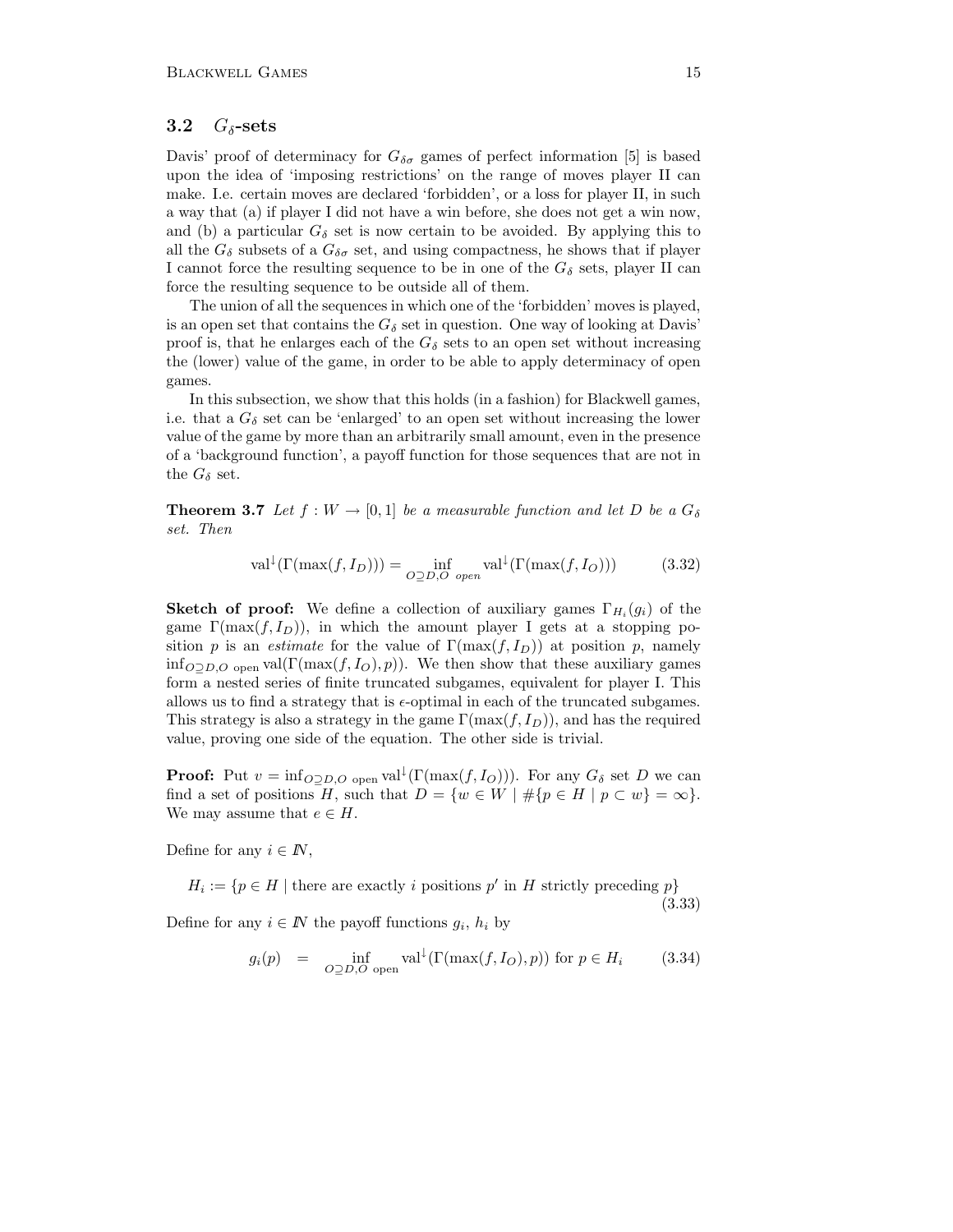$$
g_i(w) = f(w) \text{ if } w \notin [H_i] \tag{3.35}
$$

$$
h_i(p) = 1 \text{ for } p \in H_i \tag{3.36}
$$

$$
h_i(w) = f(w) \text{ if } w \notin [H_i] \tag{3.37}
$$

First, the games  $\Gamma_{H_i}(g_i)$  form a nested series of truncated subgames equivalent for player I. For let  $i \in \mathbb{N}$ , and fix  $p \in H_i$ . Let  $O \supseteq O$ , then for any  $p' \in H_{i+1}$ such that  $p' \supseteq p$ ,  $\text{val}^{\downarrow}(\Gamma(\max(f, I_O), p')) \geq g_{i+1}(p')$ , and for any  $w \supseteq p$  such that  $w \notin [H_{i+1}]$ ,  $\max(f, I_O)(w) \ge f(w) = g_{i+1}(w)$ . Hence by Corollary 2.22, for any  $O \supseteq D$ ,  $val^{\downarrow}(\Gamma(\max(f, I_O), p)) \geq val^{\downarrow}(\Gamma_{H_{i+1}}(g_{i+1}, p)).$  Therefore,

$$
g_i(p) \ge \text{val}^{\downarrow}(\Gamma_{H_{i+1}}(g_{i+1}, p)) \tag{3.38}
$$

On the other hand, for any  $\epsilon > 0$  we can find, for each  $p' \in H_{i+1}$ , an open set  $O_{p'} \supseteq D$  such that

$$
\text{val}^{\downarrow}(\Gamma(\max(f, I_{O_{p'}}), p')) \le g_{i+1}(p') + \epsilon \tag{3.39}
$$

Set  $O = \bigcup_{p' \in H_{i+1}} ([p'] \cap O_{p'})$ . Then for all  $p' \in H_{i+1}$ ,  $val^{\downarrow}(\Gamma(\max(f, I_O), p')) =$  $\mathrm{val}^{\downarrow}(\Gamma(\max(f, I_{O_{p'}}), p')) \leq g_{i+1}(p') + \epsilon$ , and for any  $w \notin [H_{i+1}]$ ,  $\max(f, I_O)(w) =$  $f(w) = g_{i+1}(w)$ . Hence by Corollary 2.22,

$$
g_i(p) \le \text{val}^{\downarrow}(\Gamma(\max(f, I_O), p)) \le \text{val}^{\downarrow}(\Gamma_{H_{i+1}}(g_{i+1}, p)) + \epsilon \tag{3.40}
$$

This holds for any  $\epsilon > 0$ , therefore

$$
g_i(p) = \text{val}^{\downarrow}(\Gamma_{H_{i+1}}(g_{i+1}, p))
$$
\n(3.41)

Finally, for any  $i \in \mathbb{N}$ , and any play  $w \notin [H_i]$ , we have that  $w \notin [H_{i+1}]$ , and hence  $g_i(w) = f(w) = g_{i+1}(w)$ . So  $\Gamma_{H_i}(g_i)$  is a truncated subgame of  $\Gamma_{H_{i+1}}(g_{i+1})$  equivalent for player I.

Let  $\epsilon > 0$ . Since  $(\Gamma_{H_i}(g_i))_{i \in \mathbb{N}}$  is a nested series of truncated subgames equivalent for player I, by Lemma 2.24 all the games have the same lower value, namely  $\text{val}^{\downarrow}(\Gamma_{H_0}(g_0)) = g_0(e) = v$ , and there exists a strategy  $\sigma$  for player I that is  $\epsilon$ -optimal in all the games  $\Gamma_{H_i}(g_i)$ , i.e. for any strategy  $\tau$ , and any  $i \in I\!\!N$ ,

$$
E(\sigma \text{ vs } \tau \text{ in } \Gamma_{H_i}(g_i)) \ge \text{val}^{\downarrow}(\Gamma_{H_i}(g_i)) - \epsilon = v - \epsilon \tag{3.42}
$$

Now let  $\tau$  be any strategy for player II in  $\Gamma(\max(f, I_D))$ . Then

$$
E(\sigma \text{ vs } \tau \text{ in } \Gamma(\max(f, I_D)))
$$
  
= 
$$
\lim_{i \to \infty} E(\sigma \text{ vs } \tau \text{ in } \Gamma_{H_i}(h_i))
$$
 (3.43)

$$
\geq \lim_{i \to \infty} E(\sigma \text{ vs } \tau \text{ in } \Gamma_{H_i}(g_i)) \tag{3.44}
$$

$$
\geq v - \epsilon \tag{3.45}
$$

So  $\sigma$  is a strategy for player I of value at least  $v - \epsilon$ . This implies that  $\text{val}^{\downarrow}(\Gamma(\max(f, I_D))) \geq v - \epsilon$ . This construction can be done for any  $\epsilon > 0$ , hence

$$
\operatorname{val}^{\downarrow}(\Gamma(\max(f, I_D))) \ge v \tag{3.46}
$$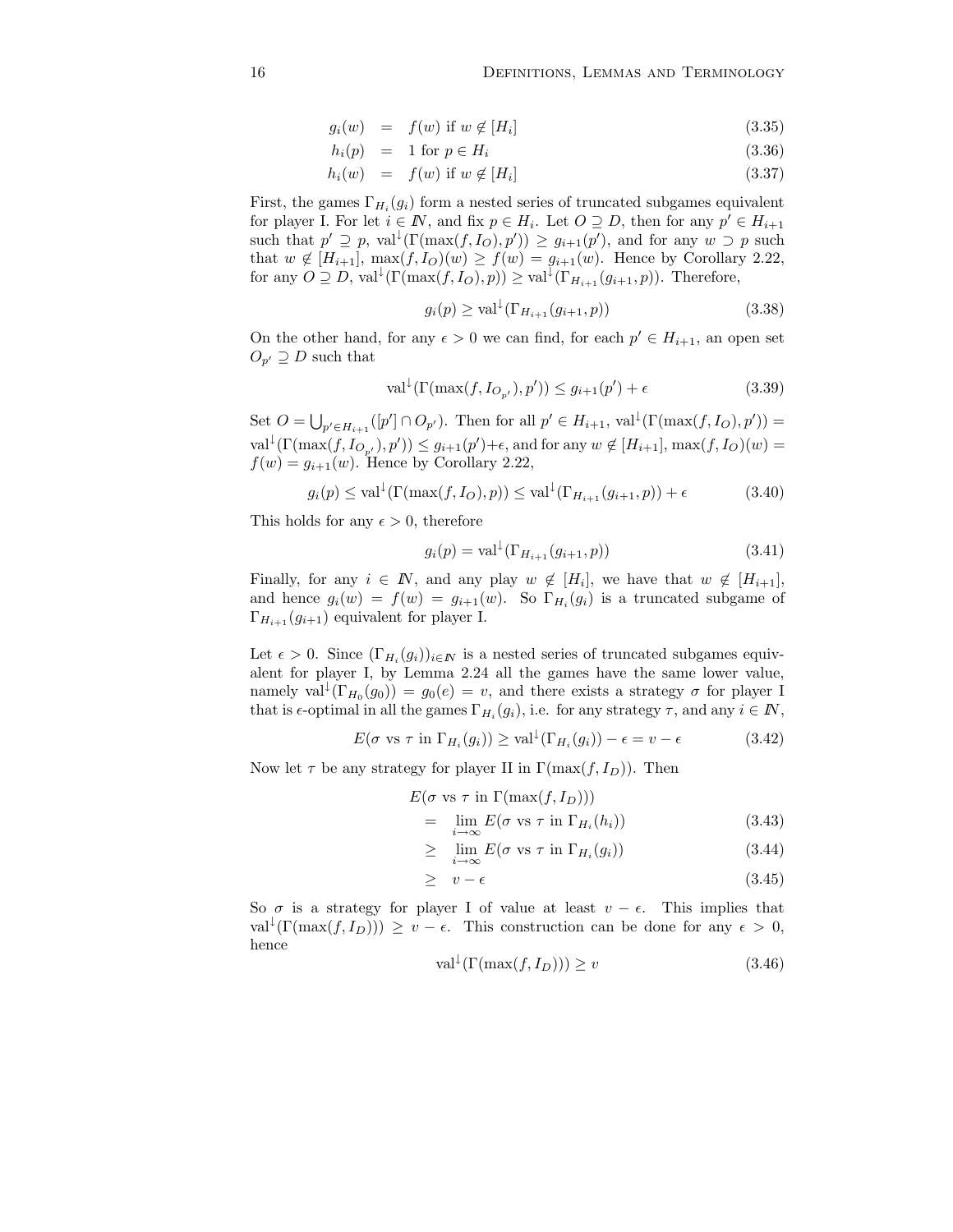For any  $O \supseteq D$ ,  $val^{\downarrow}(\Gamma(\max(f, I_D))) \leq val^{\downarrow}(\Gamma(\max(f, I_O))),$  hence

$$
\text{val}^{\downarrow}(\Gamma(\max(f, I_D))) \le \inf_{O \supseteq D, O \text{ open}} \text{val}^{\downarrow}(\Gamma(\max(f, I_O))) = v \tag{3.47}
$$

Hence  $val^{\downarrow}(\Gamma(\max(f,I_D)))=v.$ 

**Corollary 3.8** Let S be a measurable set, and let D be a  $G_{\delta}$  set. Suppose that  $\Gamma(S \cup D)$  has lower value v. Then for any  $\epsilon > 0$ , there exist an open set O,  $D \subseteq O$ , such that  $\Gamma(S \cup O)$  has lower value at most  $v + \epsilon$ .

**Proof:** Take  $f \equiv I_S$  and apply the non-trivial part of Theorem 3.7.

 $\Box$ 

**Corollary 3.9** Let D be a  $G_{\delta}$  set. Then  $\Gamma(D)$  is determined, and

$$
\text{val}(\Gamma(D)) = \inf_{O \supseteq D, O \text{ open}} \text{val}(\Gamma(O)) \tag{3.48}
$$

**Proof:** For any open set  $O \supseteq D$ ,  $\Gamma(O)$  is determined and val<sup>1</sup>( $\Gamma(D)$ )  $\leq$ val<sup>↑</sup> $(\Gamma(D)) \leq$  val $(\Gamma(O))$ . Applying Theorem 3.7 with  $f \equiv 0$  yields the Corollary.

 $\Box$ 

#### 3.3  $G_{\delta\sigma}$ -sets

In this subsection, we prove the determinacy of  $\Gamma(f)$  in the case that f is the indicator function of a  $G_{\delta\sigma}$  set. Structurally, this proof is similar to the aforementioned proof by Davis for  $G_{\delta\sigma}$  games of perfect information [5]. We apply the results of the previous subsection to the  $G_{\delta}$  subsets of a  $G_{\delta\sigma}$  set. Corollary 3.3 takes the place of the compactness used in Davis' proof.

**Theorem 3.10** Let  $S = \bigcup_i D_i$  be a  $G_{\delta\sigma}$  set. Then  $\Gamma(S)$  is determined.

**Sketch of proof:** Each of the  $G_{\delta}$  sets composing the  $G_{\delta\sigma}$  set is enlarged to an open set using Corollary 3.8, in such a way that at all times the lower value is not increased by more than  $\epsilon$  (compared to the original game), where  $\epsilon$  is arbitrarily small. The resulting union of open sets is itself open, and hence determined, and furthermore Corollary 3.3 allows us to conclude that the total increase of the lower value is still not more than  $\epsilon$ . This means that the upper value of the original game is also only at most  $\epsilon$  more than the lower value.

Note that, unlike the previous proofs, this proof does not produce an optimal or  $\epsilon$ -optimal strategy.

 $\Box$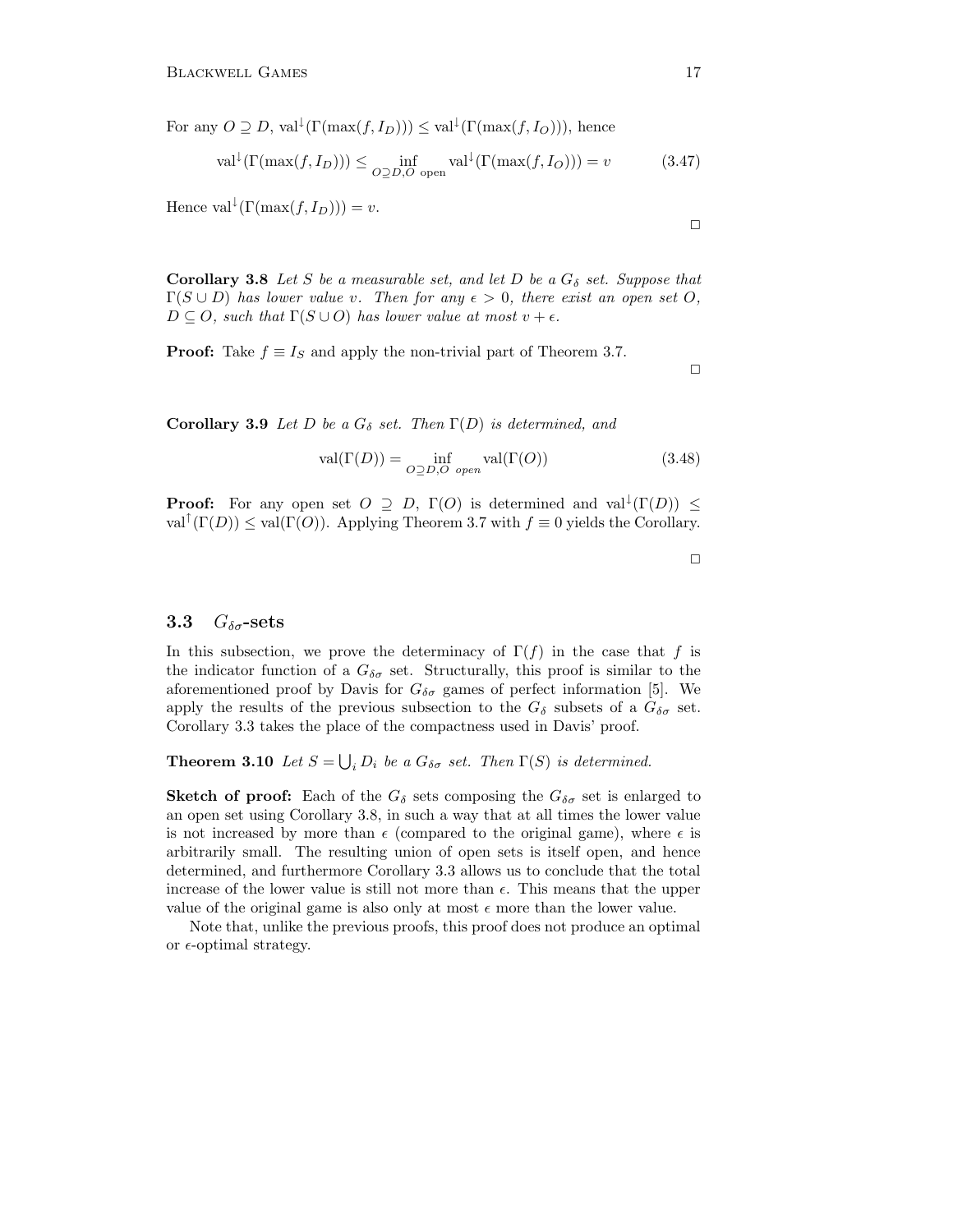**Proof:** Put  $v = \text{val}^{\downarrow}(\Gamma(S))$ . Let  $\epsilon > 0$ . Using Corollary 3.8, we can find inductively open sets  $O_i \supseteq D_i$  such that for all  $j \in I\!N$ ,

$$
\operatorname{val}^{\downarrow}(\Gamma(S \cup \bigcup_{i \le j+1} O_i)) \le \operatorname{val}^{\downarrow}(\Gamma(S \cup \bigcup_{i \le j} O_i)) + \epsilon/2^j \tag{3.49}
$$

Then for all  $j \in I\!N$ ,

$$
\operatorname{val}^{\downarrow}(\Gamma(S \cup \bigcup_{i \le j} O_i)) \le v + \epsilon \tag{3.50}
$$

and hence, for all  $j \in I\!N$ ,

$$
\operatorname{val}(\Gamma(\bigcup_{i \le j} O_i)) \le v + \epsilon \tag{3.51}
$$

Then by Corollary 3.3,

$$
\operatorname{val}(\Gamma(\bigcup_{i \in I\!\!N} O_i)) \le v + \epsilon \tag{3.52}
$$

Since  $S = \bigcup_{i \in \mathbb{N}} D_i \subseteq \bigcup_{i \in \mathbb{N}} O_i$ ,

$$
\operatorname{val}^{\uparrow}(\Gamma(S)) \le \operatorname{val}^{\uparrow}(\Gamma(\bigcup_{i \in \mathbb{N}} O_i)) = \operatorname{val}(\Gamma(\bigcup_{i \in \mathbb{N}} O_i)) \le v + \epsilon \tag{3.53}
$$

This is true for any  $\epsilon$ , hence  $\text{val}^{\uparrow}(\Gamma(S)) = v = \text{val}^{\downarrow}(\Gamma(S)).$ 

 $\Box$ 

**Remark 3.11** The proof of Theorem 3.10 shows that any  $G_{\delta\sigma}$  set (and a fortiori any set of lesser complexity) can be enlarged to an open set such that the value of the Blackwell game on that set is not increased by more than an arbitrarily small amount. A plausible conjecture is, that this holds for any Borel-measurable set.

This conjecture holds in the case of games of Perfect Information. Such a game, on a Borel-set  $S$ , is determined and has value 0 or 1. If it has value 0 then player II has a winning strategy. The set of plays that cannot occur if player II uses that strategy, is an open set, and the game on that set has value 0 as well.

### 4 The Axiom of Determinacy for Blackwell Games

For Games of Perfect Information, there exists the Axiom of Determinacy, which states that any Game of Perfect Information with finite choice of moves is determined<sup>6</sup>. AD has many interesting consequences, such as the existence of an ultrafilter on  $\aleph_1$ , the existence of a complete measure on  $\mathbb{R}$ , the non-existence

 $6$ Formally, AD is an axiom about games with countable choice of moves, whose payoff function is the indicator function of a set  $S \subseteq W$ . But in the case of Games of Perfect Information, determinacy for games with countable choice of moves is equivalent to determinacy for games with finite choice of moves, and determinacy for games with 0-1-valued payoff functions is equivalent to determinacy for games with arbitrary bounded payoff functions.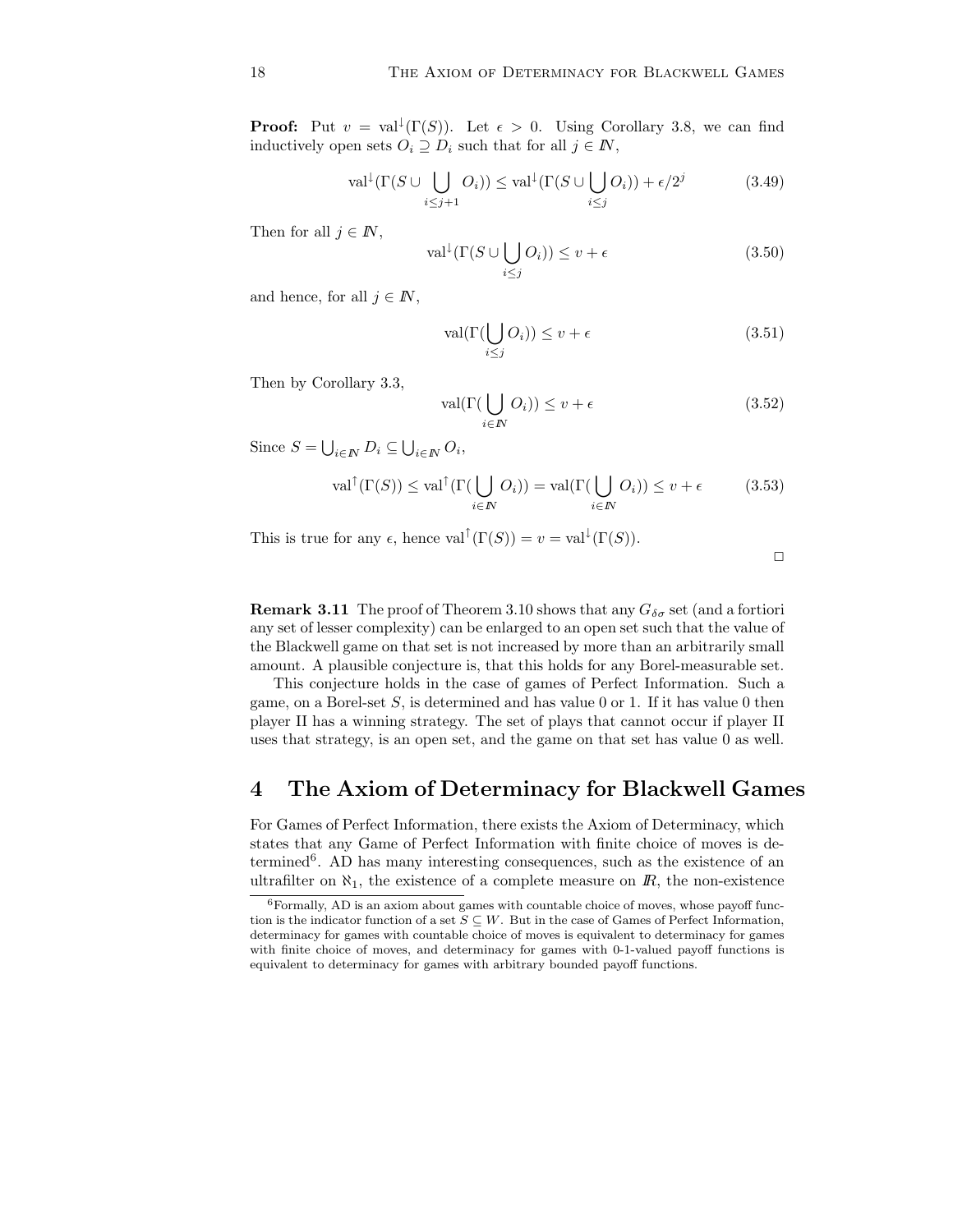of a sequence of  $\aleph_1$  reals, and the negation of the Axiom of Choice. We can formulate an analogue of AD with respect to Blackwell Games, and look at the consequences of that axiom. But AD is an axiom about games on all subsets of W, not just on the Borel measurable subsets<sup>7</sup> An analogous axiom for Blackwell Games should therefore not be limited to games with measurable payoff functions. Hence we need to extend the concepts of expectation and value for Blackwell games.

**Definition 4.1** Let  $\Gamma(f)$  be a Blackwell Game, where f is bounded but not necessarily Borel measurable. Let  $\sigma$  and  $\tau$  be strategies for players I, II.  $\sigma$  and  $\tau$  determine a probability measure  $\mu_{\sigma,\tau}$  on W, induced by setting

$$
\mu_{\sigma,\tau}[p] = P\{w \mid w \text{ hits } p\} = \prod_{i=1}^{n} \left( \sigma(p_{|(i-1)})(x_i) \bullet \tau(p_{|(i-1)})(y_i) \right) \tag{4.1}
$$

for any position  $p = (x_1, y_1, \ldots, x_n, y_n) \in P$ .

Instead of the expected income of player I, if she plays according to  $\sigma$  and player II plays according to  $\tau$ , we now have the *lower* and *upper expected income* :

$$
E^-(\sigma \text{ vs } \tau \text{ in } \Gamma(f)) = \sup_{g \le f, g \text{ measurable}} \int g(w) d\mu_{\sigma,\tau}(w) \qquad (4.2)
$$

$$
E^{+}(\sigma \text{ vs } \tau \text{ in } \Gamma(f)) = \inf_{g \ge f, g \text{ measurable}} \int g(w) d\mu_{\sigma,\tau}(w) \qquad (4.3)
$$

Lower value and upper value are redefined in the obvious way:

$$
\text{val}^{\downarrow}(\Gamma(f)) = \sup_{\sigma} \inf_{\tau} E^-(\sigma \text{ vs } \tau \text{ in } \Gamma(f)) \tag{4.4}
$$

$$
\operatorname{val}^{\uparrow}(\Gamma(f)) = \inf_{\tau} \sup_{\sigma} E^{+}(\sigma \text{ vs } \tau \text{ in } \Gamma(f)) \tag{4.5}
$$

Note that in the case that  $f$  is measurable, these definitions reduce to the old definitions.

Definition 4.2 The Axiom of Determinacy for Blackwell Games (AD-Bl) is the statement that for every pair of non-empty finite sets  $X, Y$ , and every bounded function f on  $W = (X \times Y)^N$ , the Blackwell Game  $\Gamma(f)$  is determined, i.e.

$$
\operatorname{val}^{\downarrow}(\Gamma(f)) = \operatorname{val}^{\uparrow}(\Gamma(f)) \tag{4.6}
$$

Theorem 4.3 Assuming AD-Bl, it follows that all sets of reals are Lebesgue measurable.

**Sketch of proof:** Let X and Y be the set  $\{0,1\}$ . Then we can construct a mapping  $\phi: W \to [0, 1]$  such that if either  $\sigma$  or  $\tau$  is the strategy that assigns the

 $7AD$  with respect only to games on Borel measurable subsets (and finite sets  $X$  and  $Y$ ) is in fact provable from CAC [6, 7].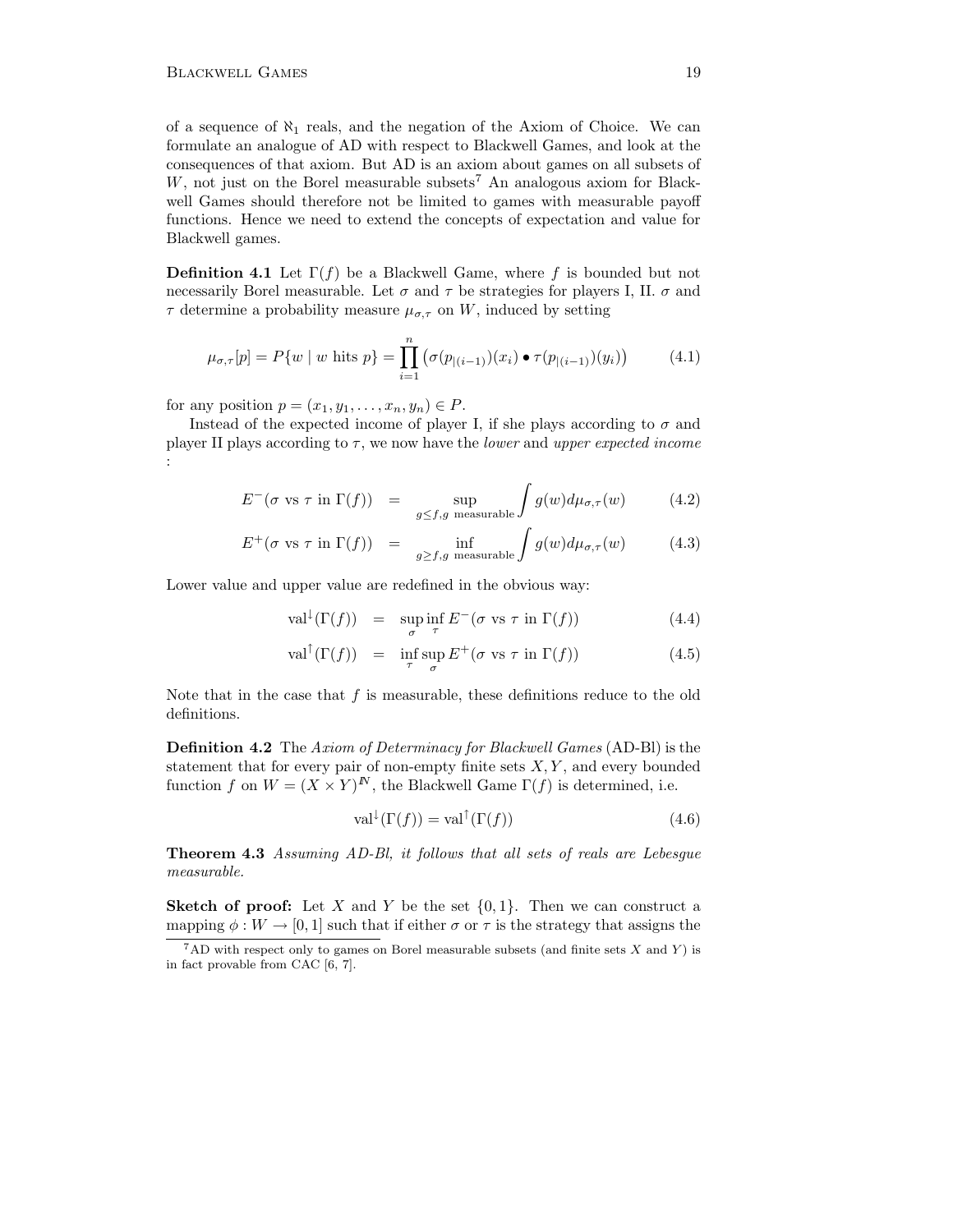$\frac{1}{2}$ - $\frac{1}{2}$  probability distribution to every position, then the measure  $\mu_{\sigma,\tau}$  induces the Lebesgue measure on [0, 1]. We can then deduce the measurability of a set  $S \subseteq [0,1]$  from the determinacy of the game  $\Gamma(\phi^{-1}[S])$ .

Some of the consequences of Theorem 4.3 are, that AD-Bl is not consistent with AC, and that the consistency of  $ZF + AD-Bl$  cannot be proven in ZFC. These results are all similar to results for AD. An open problem is that of the relationship between AD and AD-Bl, whether AD follows from AD-Bl, or vice versa, or even whether AD-Bl follows from a stronger version of AD such as  $AD_{\mathbb{R}}$ . From a given game of Perfect Information, we can easily construct a Blackwell game that is 'equivalent', and assuming AD-Bl we can find an  $\epsilon$ optimal mixed strategy for that equivalent Blackwell-game. However, to derive AD from AD-Bl, we need to have a *pure* strategy, and even though we can interpret any mixed strategy as a probability distribution on pure strategies, there is no guarantee that any of these pure strategies will do as well as the mixed strategy against all counterstrategies.

## References

- [1] V. Allis, A Knowledge-based Approach of Connect-Four, Report IR-163, Faculty of Mathematics and Computer Science at the Vrije Universiteit Amsterdam, The Netherlands, 1988.
- [2] **D. Blackwell**, *Infinite*  $G_{\delta}$  games with imperfect information, Zastosowania Matematyki Applicationes Mathematicae, Hugo Steinhaus Jubilee Volume X, p. 99-101, 1969.
- [3] D. Blackwell, Operator Solution of Infinite  $G_{\delta}$  Games of Imperfect Information, in: T.W. Anderson, K.B. Athreya, D.L. Iglehart (editors), Probability, Statistics and Mathematics. Papers in Honor of S. Karlin, p. 83-87, Academic Press, New York, 1989.
- [4] **D. Blackwell** and M.A. Girshick, *Theory of Games and Statistical De*cisions, Dover Publications Inc., New York, 1954.
- [5] M. Davis, Infinite games of perfect information, in: M. Dresher, L.S. Shapley, A.W. Tucker (editors), Advances in game theory, Annals of Mathematics Studies 52, p.85-101, Princeton University Press, Princeton, N.J., 1964.
- [6] A.J.C. Hurkens, Borel determinacy without the axiom of choice, Universiteitsdrukkerij Nijmegen, Nijmegen, The Netherlands, 1993.
- [7] D.A. Martin, Borel Determinacy, Annals of Mathematics 102, p. 363-371, 1975.